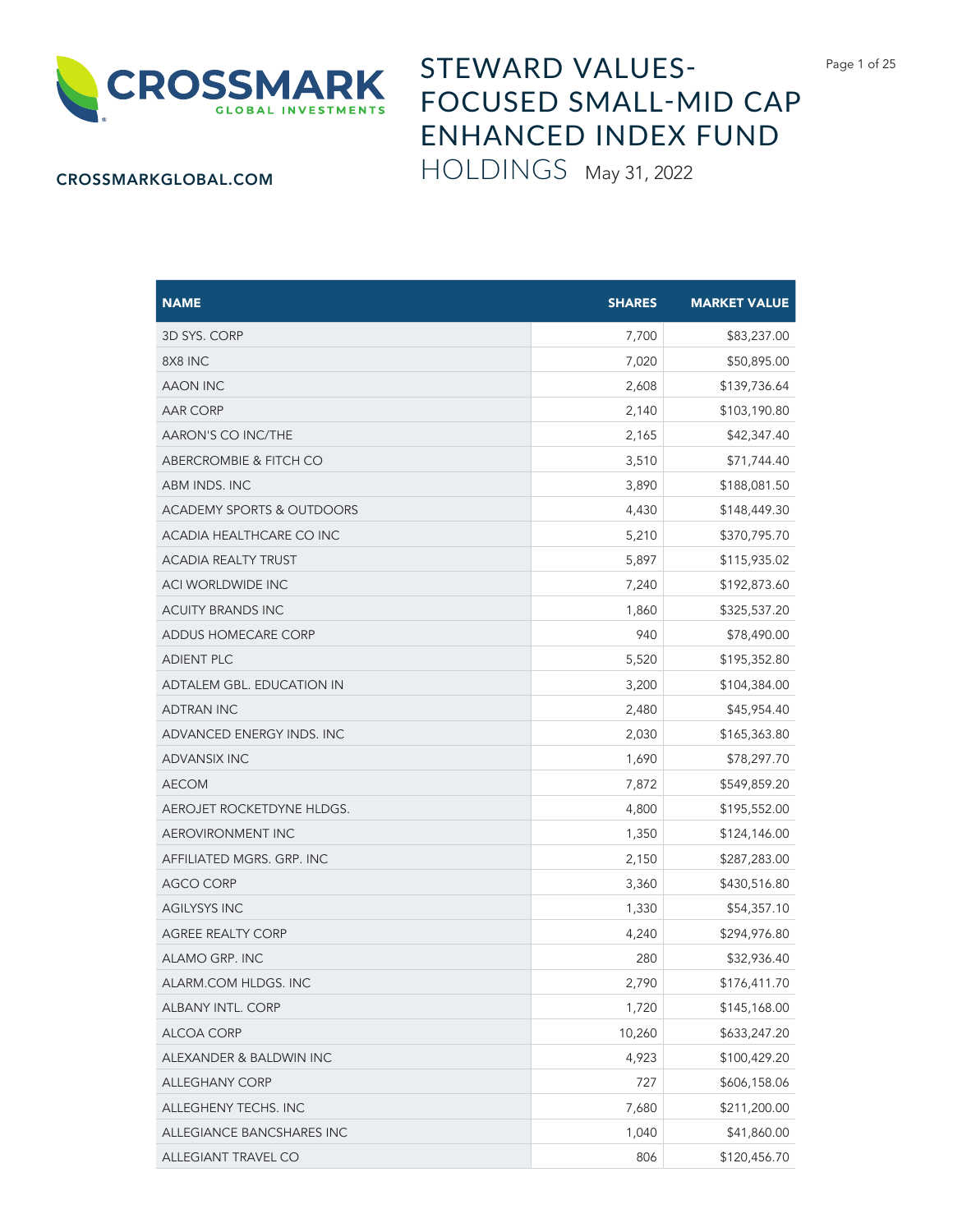| <b>NAME</b>               | <b>SHARES</b> | <b>MARKET VALUE</b> |
|---------------------------|---------------|---------------------|
| <b>ALLETE INC</b>         | 3,090         | \$191,641.80        |
| ALLSCRIPTS HEALTHCARE SOL | 7,896         | \$134,942.64        |
| AMBAC FINL. GRP. INC      | 3,130         | \$33,522.30         |
| AMC NETWORKS INC          | 1,770         | \$69,490.20         |
| <b>AMEDISYS INC</b>       | 1,849         | \$214,317.59        |
| AMERICAN ASSETS TST. INC  | 3,540         | \$120,714.00        |
| AMERICAN AXLE & MFG. HLDG | 7,490         | \$60,743.90         |
| AMERICAN CAMPUS COMMUNITI | 8,070         | \$524,550.00        |
| AMERICAN EAGLE OUTFITTERS | 9,910         | \$120,010.10        |
| AMERICAN EQTY. INV. LIFE  | 5,140         | \$206,936.40        |
| AMERICAN FINL. GRP. INC/O | 3,670         | \$518,571.00        |
| AMERICAN PUBLIC EDUCATION | 1,300         | \$18,122.00         |
| AMERICAN STATES WATER CO  | 2,070         | \$164,047.50        |
| AMERICAN VANGUARD CORP    | 1,350         | \$33,318.00         |
| AMERICAN WOODMARK CORP    | 830           | \$43,226.40         |
| AMERICA'S CAR-MART INC/TX | 300           | \$32,520.00         |
| <b>AMERIS BANCORP</b>     | 3,872         | \$176,524.48        |
| <b>AMERISAFE INC</b>      | 960           | \$48,384.00         |
| AMKOR TECH. INC           | 6,260         | \$127,954.40        |
| AMN HEALTHCARE SERVS. INC | 2,670         | \$258,723.00        |
| AMPHASTAR PHARMS. INC     | 2,910         | \$108,077.40        |
| <b>ANDERSONS INC/THE</b>  | 2,005         | \$75,408.05         |
| ANGIODYNAMICS INC         | 2,440         | \$47,897.20         |
| ANI PHARMS. INC           | 800           | \$24,200.00         |
| ANIKA THERAPEUTICS INC    | 870           | \$18,913.80         |
| ANTERO MIDSTREAM CORP     | 20,950        | \$227,517.00        |
| APARTMENT INC. REIT CORP  | 9,750         | \$437,385.00        |
| APOGEE ENTS. INC          | 1,580         | \$65,728.00         |
| APOLLO COMMER. REAL ESTAT | 9,200         | \$117,116.00        |
| APOLLO MEDICAL HLDGS. INC | 2,330         | \$87,468.20         |
| APPLIED INDL. TECHS. INC  | 2,040         | \$210,956.40        |
| APTARGROUP INC            | 5,040         | \$539,733.60        |
| <b>ARCBEST CORP</b>       | 1,380         | \$104,369.40        |
| <b>ARCHROCK INC</b>       | 10,770        | \$108,023.10        |
| <b>ARCONIC CORP</b>       | 6,430         | \$180,875.90        |
| ARCOSA INC                | 2,773         | \$146,608.51        |
| ARCUS BIOSCIENCES INC     | 1,930         | \$36,573.50         |
| ARLO TECHS. INC           | 5,581         | \$39,513.48         |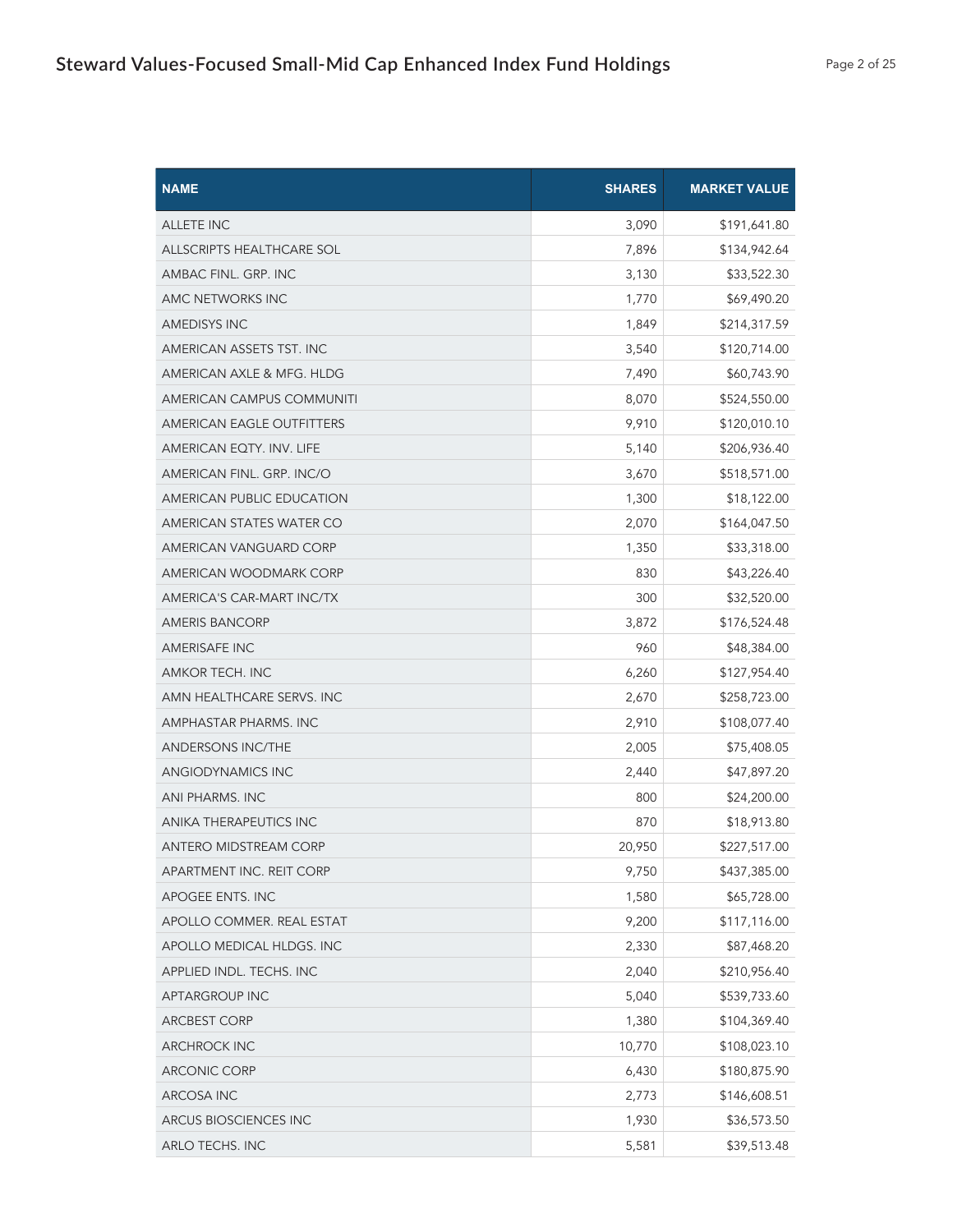| <b>NAME</b>                      | <b>SHARES</b> | <b>MARKET VALUE</b> |
|----------------------------------|---------------|---------------------|
| ARMADA HOFFLER PROPS. INC        | 4,940         | \$68,073.20         |
| ARMOUR RESIDENTIAL REIT I        | 3,580         | \$27,064.80         |
| ARROW ELECTNCS. INC              | 3,500         | \$422,275.00        |
| ARROWHEAD PHARMS. INC            | 6,150         | \$205,164.00        |
| <b>ARTIVION INC</b>              | 2,660         | \$52,029.60         |
| <b>ASBURY AUTOMOTIVE GRP. IN</b> | 1,290         | \$233,683.50        |
| ASGN INC                         | 2,870         | \$273,310.10        |
| ASHLAND GBL. HLDGS. INC          | 2,870         | \$307,147.40        |
| ASPEN TECH. INC                  | 1,562         | \$302,308.78        |
| ASSOCIATED BANC-CORP             | 9,708         | \$200,955.60        |
| <b>ASSURED GUARANTY LTD</b>      | 3,900         | \$229,515.00        |
| ASTEC INDS. INC                  | 1,290         | \$60,333.30         |
| ATLAS AIR WORLDWIDE HLDGS        | 1,410         | \$98,291.10         |
| ATN INTL. INC                    | 680           | \$29,981.20         |
| <b>AUTONATION INC</b>            | 2,260         | \$270,205.60        |
| <b>AVANOS MEDICAL INC</b>        | 3,140         | \$90,086.60         |
| <b>AVID BIOSERVICES INC</b>      | 3,940         | \$52,677.80         |
| <b>AVIENT CORP</b>               | 5,390         | \$265,188.00        |
| AVIS BUDGET GRP. INC             | 2,230         | \$424,324.40        |
| <b>AVISTA CORP</b>               | 4,270         | \$185,488.80        |
| <b>AVNET INC</b>                 | 9,480         | \$459,306.00        |
| AXCELIS TECHS. INC               | 1,920         | \$119,155.20        |
| AXON ENT. INC                    | 3,870         | \$392,263.20        |
| AXOS FINL. INC                   | 3,410         | \$131,796.50        |
| <b>AZENTA INC</b>                | 4,340         | \$332,617.60        |
| <b>AZZ INC</b>                   | 1,470         | \$65,797.20         |
| <b>B RILEY FINL. INC</b>         | 1,020         | \$55,437.00         |
| <b>B&amp;G FOODS INC</b>         | 4,180         | \$94,509.80         |
| <b>BADGER METER INC</b>          | 3,640         | \$288,069.60        |
| <b>BALCHEM CORP</b>              | 1,755         | \$218,374.65        |
| <b>BANC OF CALIFORNIA INC</b>    | 2,870         | \$55,218.80         |
| <b>BANCFIRST CORP</b>            | 1,070         | \$97,081.10         |
| <b>BANCORP INC/THE</b>           | 3,340         | \$69,572.20         |
| <b>BANK OF HAWAII CORP</b>       | 1,740         | \$138,295.20        |
| <b>BANK OZK</b>                  | 7,040         | \$291,948.80        |
| <b>BANKUNITED INC</b>            | 4,910         | \$204,550.60        |
| <b>BANNER CORP</b>               | 1,440         | \$83,678.40         |
| <b>BARNES GRP. INC</b>           | 2,990         | \$107,729.70        |
| BED BATH & BEYOND INC            | 6,050         | \$52,332.50         |
| <b>BELDEN INC</b>                | 2,470         | \$142,222.60        |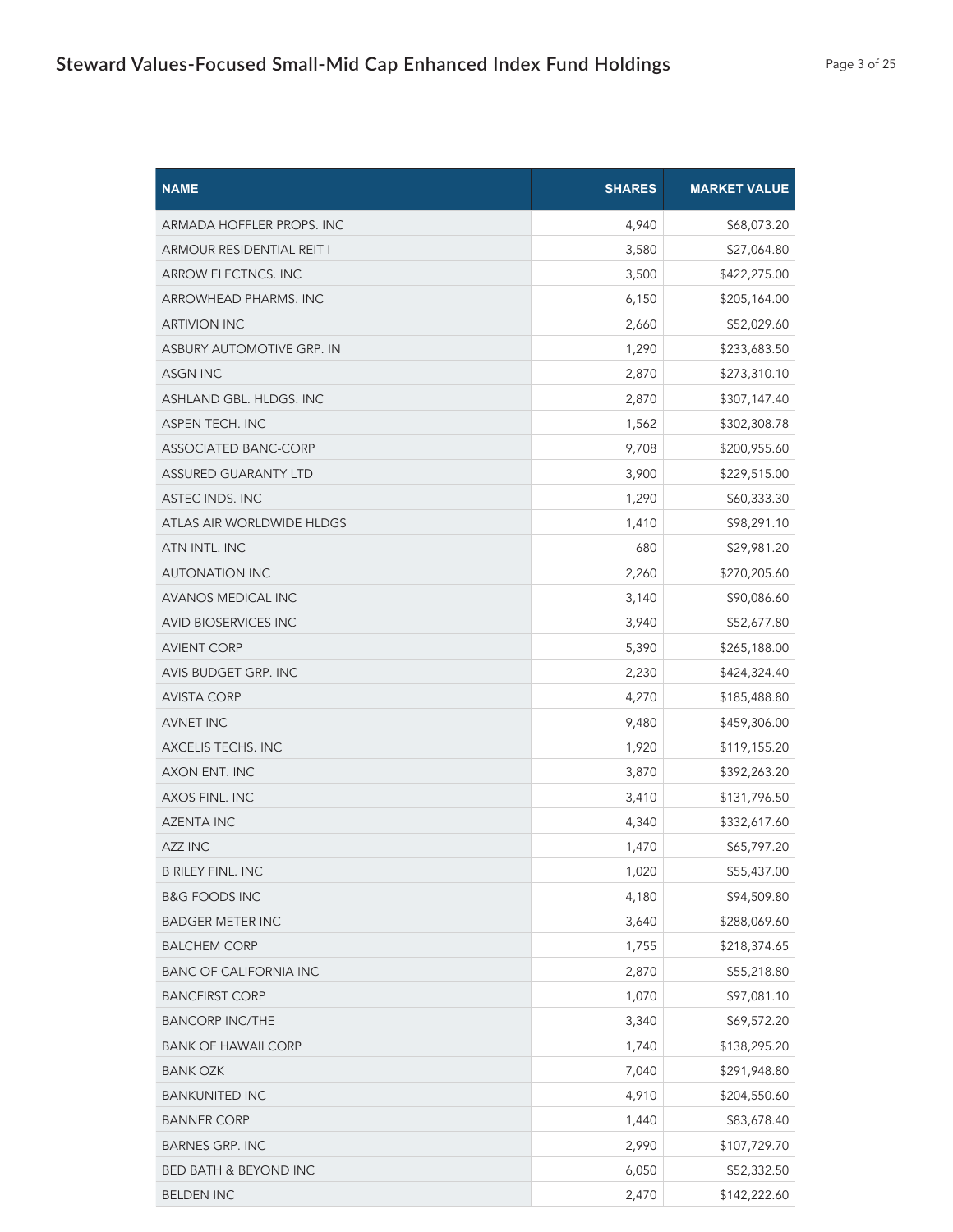| <b>NAME</b>                      | <b>SHARES</b> | <b>MARKET VALUE</b> |
|----------------------------------|---------------|---------------------|
| <b>BELLRING BRANDS INC</b>       | 4,418         | \$115,530.70        |
| <b>BENCHMARK ELECTNCS. INC</b>   | 2,340         | \$59,646.60         |
| <b>BERKSHIRE HILLS BANCORP I</b> | 2,910         | \$75,980.10         |
| <b>BIG LOTS INC</b>              | 2,030         | \$49,714.70         |
| <b>BIOLIFE SOLS. INC</b>         | 1,960         | \$26,891.20         |
| <b>BJ'S WHOLESALE CLUB HLDGS</b> | 7,820         | \$452,543.40        |
| <b>BLACK HILLS CORP</b>          | 3,560         | \$272,909.60        |
| <b>BLACKBAUD INC</b>             | 2,560         | \$162,944.00        |
| <b>BLUCORA INC</b>               | 3,150         | \$55,723.50         |
| <b>BOISE CASCADE CO</b>          | 2,150         | \$166,238.00        |
| <b>BOOT BARN HLDGS. INC</b>      | 1,790         | \$144,453.00        |
| <b>BRADY CORP</b>                | 2,820         | \$136,798.20        |
| <b>BRANDYWINE REALTY TRUST</b>   | 8,970         | \$100,015.50        |
| <b>BREAD FINL, HLDGS, INC.</b>   | 2,670         | \$147,117.00        |
| <b>BRIGHTHOUSE FINL. INC</b>     | 4,220         | \$207,286.40        |
| <b>BRIGHTSPHERE INV. GRP. IN</b> | 2,520         | \$51,382.80         |
| <b>BRINK'S CO/THE</b>            | 2,790         | \$169,715.70        |
| <b>BRISTOW GRP. INC</b>          | 1,320         | \$41,962.80         |
| BRIXMOR PROP. GRP. INC           | 19,130        | \$466,389.40        |
| <b>BROOKLINE BANCORP INC</b>     | 6,100         | \$86,437.00         |
| <b>BRUKER CORP</b>               | 6,080         | \$379,878.40        |
| <b>BRUNSWICK CORP/DE</b>         | 4,220         | \$317,470.60        |
| <b>BUCKLE INC/THE</b>            | 2,055         | \$67,527.30         |
| <b>BUILDERS FIRSTSOURCE INC</b>  | 10,840        | \$705,575.60        |
| CABLE ONE INC                    | 254           | \$330,987.40        |
| <b>CABOT CORP</b>                | 3,070         | \$232,122.70        |
| CACI INTL. INC                   | 1,257         | \$352,425.09        |
| <b>CADENCE BANK</b>              | 12,182        | \$325,624.86        |
| CALAMP CORP                      | 4,110         | \$29,838.60         |
| CALAVO GROWERS INC               | 1,180         | \$40,179.00         |
| <b>CALERES INC</b>               | 2,455         | \$69,869.30         |
| CALIFORNIA WATER SERV. GR        | 3,190         | \$171,207.30        |
| <b>CALIX INC</b>                 | 3,320         | \$122,640.80        |
| CALLAWAY GOLF CO                 | 7,640         | \$165,864.40        |
| CALLON PETROLEUM CO              | 2,595         | \$151,703.70        |
| CAL-MAINE FOODS INC              | 2,600         | \$124,098.00        |
| CAPITOL FED. FINL. INC           | 6,050         | \$61,407.50         |
| CAPRI HLDGS. LTD                 | 8,390         | \$408,928.60        |
| CARA THERAPEUTICS INC            | 2,880         | \$23,961.60         |
| CARDIOVASCULAR SYS. INC          | 2,550         | \$41,463.00         |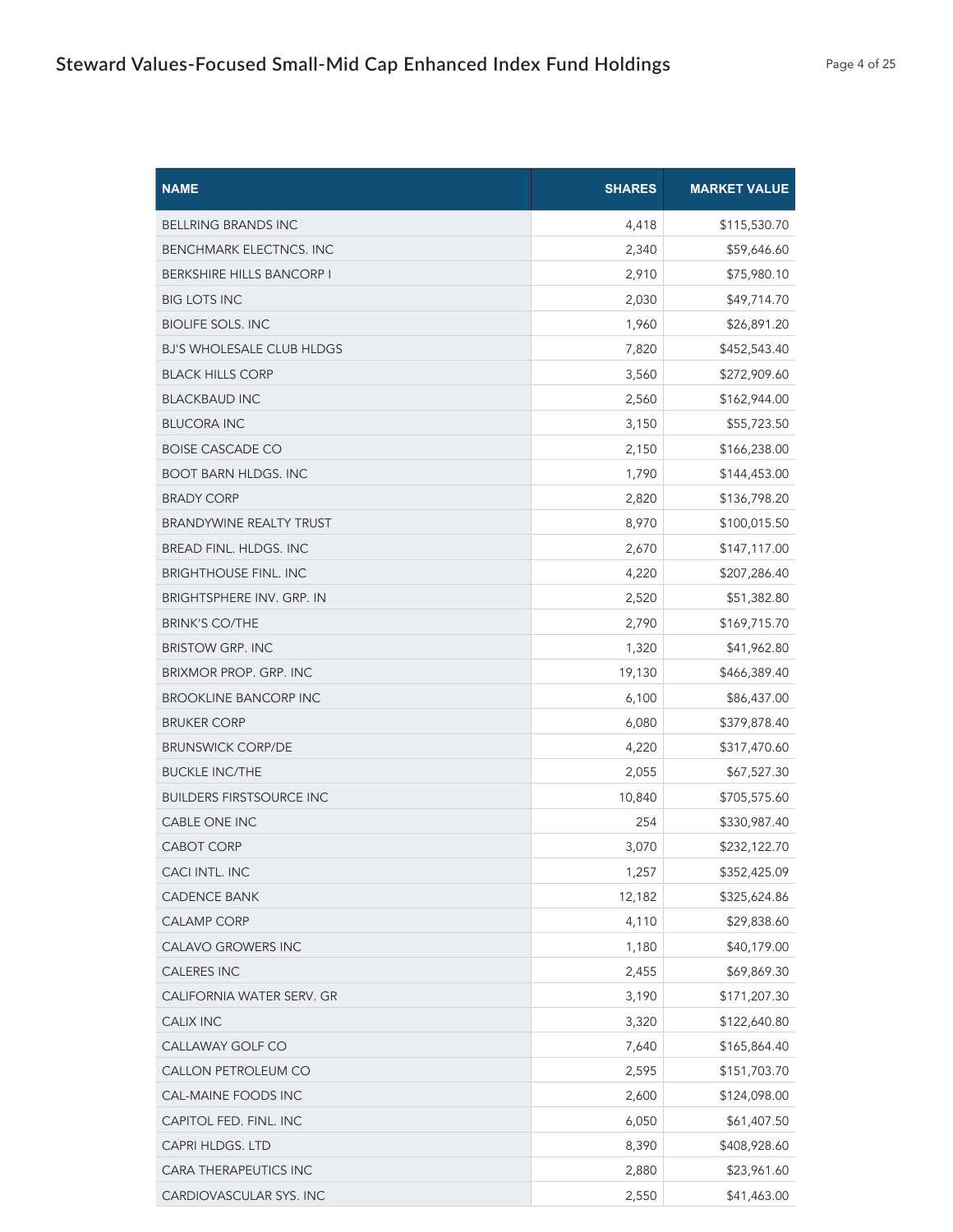| <b>NAME</b>                        | <b>SHARES</b> | <b>MARKET VALUE</b> |
|------------------------------------|---------------|---------------------|
| <b>CARETRUST REIT INC</b>          | 5,808         | \$107,622.24        |
| <b>CARLISLE COS INC</b>            | 2,830         | \$720,036.90        |
| CARPENTER TECH. CORP               | 2,700         | \$95,121.00         |
| CARS.COM INC                       | 3,830         | \$39,640.50         |
| <b>CARTER'S INC</b>                | 2,270         | \$174,903.50        |
| CATHAY GEN. BANCORP                | 4,090         | \$168,139.90        |
| <b>CATO CORP/THE</b>               | 1,420         | \$18,531.00         |
| CAVCO INDS. INC                    | 450           | \$99,972.00         |
| CDK GBL. INC                       | 6,750         | \$367,605.00        |
| CELSIUS HLDGS. INC                 | 2,270         | \$152,294.30        |
| <b>CENTERSPACE</b>                 | 810           | \$67,213.80         |
| <b>CENTRAL GARDEN &amp; PET CO</b> | 490           | \$22,138.20         |
| <b>CENTRAL GARDEN &amp; PET CO</b> | 2,790         | \$118,100.70        |
| <b>CENTRAL PACIFIC FINL. COR</b>   | 1,180         | \$28,485.20         |
| CENTURY ALUMINUM CO                | 3,330         | \$39,294.00         |
| CENTURY COMMUNITIES INC            | 1,740         | \$94,603.80         |
| <b>CERENCE INC</b>                 | 2,290         | \$72,730.40         |
| <b>CEVA INC</b>                    | 1,400         | \$50,498.00         |
| <b>CHAMPIONX CORP</b>              | 11,530        | \$268,303.10        |
| <b>CHART INDS. INC</b>             | 1,980         | \$348,242.40        |
| CHATHAM LODGING TRUST              | 2,050         | \$26,117.00         |
| CHEFS' WAREHOUSE INC/THE           | 2,200         | \$78,606.00         |
| <b>CHEMED CORP</b>                 | 831           | \$402,536.40        |
| <b>CHEMOURS CO/THE</b>             | 9,050         | \$389,964.50        |
| CHESAPEAKE UTILITIES CORP          | 850           | \$113,534.50        |
| CHICO'S FAS INC                    | 8,030         | \$39,748.50         |
| CHILDREN'S PLACE INC/THE           | 800           | \$37,984.00         |
| CHOICE HOTELS INTL. INC            | 2,160         | \$276,242.40        |
| <b>CIENA CORP</b>                  | 8,850         | \$449,757.00        |
| CINEMARK HLDGS. INC                | 6,810         | \$115,633.80        |
| <b>CIRCOR INTL. INC</b>            | 1,050         | \$20,412.00         |
| <b>CIRRUS LOGIC INC</b>            | 3,100         | \$252,774.00        |
| CITY HLDG. CO                      | 210           | \$17,238.90         |
| CIVITAS RES. INC                   | 3,920         | \$299,292.00        |
| <b>CLEAN HARBORS INC</b>           | 2,830         | \$264,322.00        |
| CLEARWATER PAPER CORP              | 1,050         | \$36,067.50         |
| <b>CLEVELAND-CLIFFS INC</b>        | 27,538        | \$638,330.84        |
| CMC MATS. INC                      | 1,540         | \$272,487.60        |
| CNO FINL. GRP. INC                 | 8,370         | \$172,170.90        |
| CNX RES. CORP                      | 12,620        | \$274,106.40        |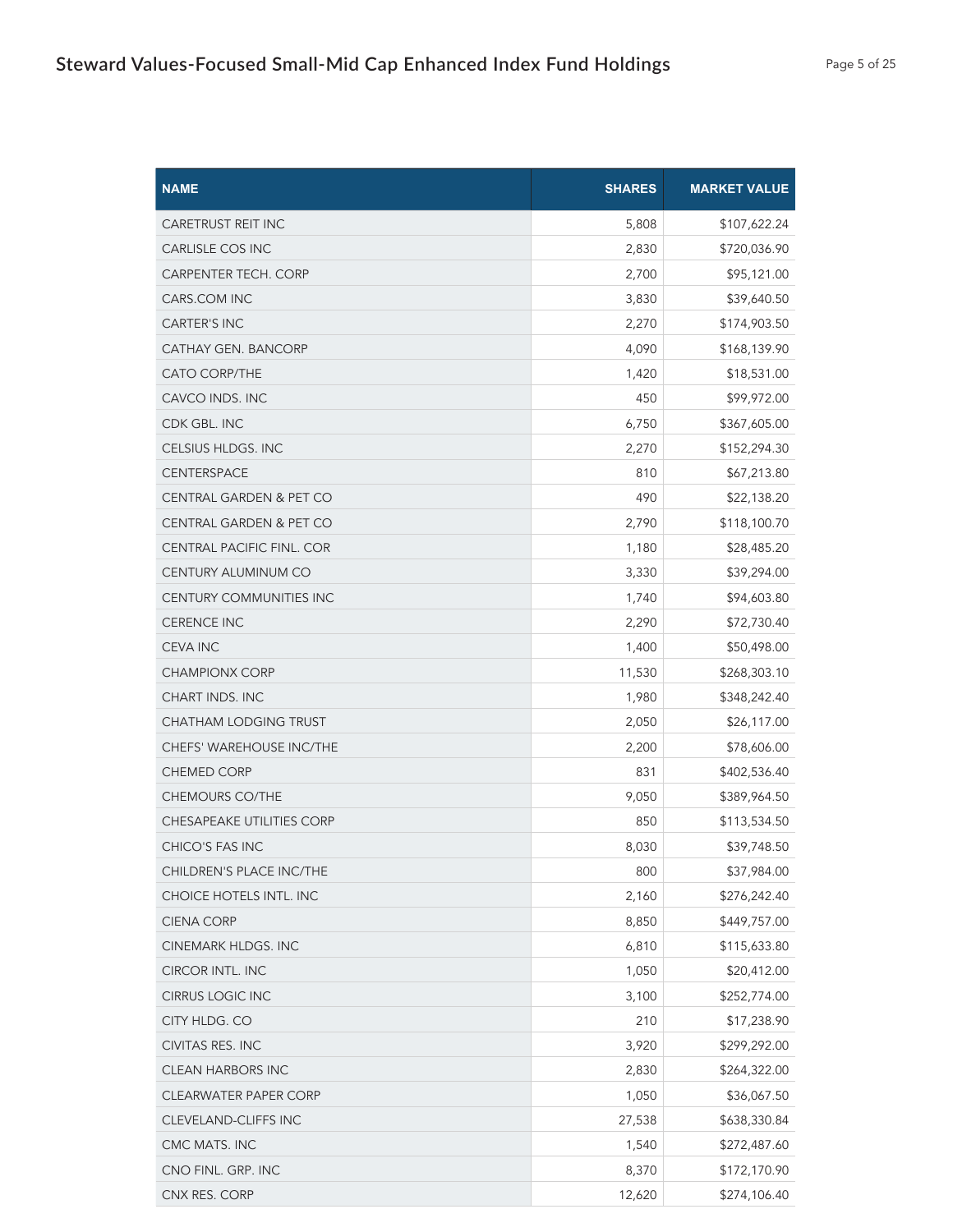| <b>NAME</b>                      | <b>SHARES</b> | <b>MARKET VALUE</b> |
|----------------------------------|---------------|---------------------|
| COCA-COLA CONS. INC              | 251           | \$141,807.47        |
| COGENT COMMS. HLDGS. INC         | 2,530         | \$152,786.70        |
| <b>COGNEX CORP</b>               | 12,680        | \$613,965.60        |
| <b>COHERENT INC</b>              | 2,024         | \$548,423.04        |
| <b>COHERUS BIOSCIENCES INC</b>   | 4,740         | \$34,791.60         |
| <b>COHU INC</b>                  | 3,030         | \$92,202.90         |
| COLLEGIUM PHARM. INC             | 2,440         | \$38,112.80         |
| <b>COLUMBIA BANKING SYSTEM I</b> | 4,560         | \$137,484.00        |
| COLUMBIA SPORTSWEAR CO           | 4,300         | \$334,454.00        |
| COMFORT SYS. USA INC             | 2,020         | \$181,234.40        |
| COMMERCE BANCSHARES INC/M        | 6,099         | \$421,928.82        |
| <b>COMMERCIAL METALS CO</b>      | 7,020         | \$278,904.60        |
| <b>COMMUNITY BANK SYSTEM INC</b> | 2,690         | \$177,540.00        |
| <b>COMMVAULT SYS. INC</b>        | 2,770         | \$168,997.70        |
| <b>COMPASS MINERALS INTL. IN</b> | 1,850         | \$83,120.50         |
| <b>COMPUTER PROGRAMS AND SYS</b> | 890           | \$28,382.10         |
| <b>COMTECH TELECOMS. CORP</b>    | 1,710         | \$21,392.10         |
| <b>CONCENTRIX CORP</b>           | 2,418         | \$374,524.02        |
| <b>CONMED CORP</b>               | 1,680         | \$195,367.20        |
| <b>CONN'S INC</b>                | 1,590         | \$20,988.00         |
| CONSENSUS CLOUD SOLS. INC        | 950           | \$45,628.50         |
| <b>CONSOL ENERGY INC</b>         | 1,767         | \$91,106.52         |
| CONSOLIDATED COMMS. HLDGS        | 6,340         | \$41,970.80         |
| <b>CORE LABS. NV</b>             | 2,630         | \$74,113.40         |
| <b>CORECIVIC INC</b>             | 7,688         | \$98,944.56         |
| <b>CORPORATE OFFICE PROPS. T</b> | 7,210         | \$199,284.40        |
| <b>CORVEL CORP</b>               | 550           | \$82,038.00         |
| <b>COTY INC</b>                  | 20,900        | \$148,181.00        |
| COVETRUS INC                     | 6,590         | \$137,203.80        |
| <b>CRACKER BARREL OLD COUNTR</b> | 1,340         | \$136,693.40        |
| CRANE HLDGS. CO                  | 2,730         | \$261,151.80        |
| <b>CROCS INC</b>                 | 3,380         | \$188,468.80        |
| CROSS COUNTRY HEALTHCARE         | 2,380         | \$42,007.00         |
| CSG SYS. INTL. INC               | 2,130         | \$132,464.70        |
| <b>CTS CORP</b>                  | 7,080         | \$287,943.60        |
| <b>CULLEN/FROST BANKERS INC</b>  | 2,840         | \$354,943.20        |
| <b>CURTISS-WRIGHT CORP</b>       | 2,030         | \$288,219.40        |
| <b>CUSTOMERS BANCORP INC</b>     | 1,740         | \$71,862.00         |
| <b>CUTERA INC</b>                | 1,020         | \$45,889.80         |
| CVB FINL. CORP                   | 7,580         | \$187,832.40        |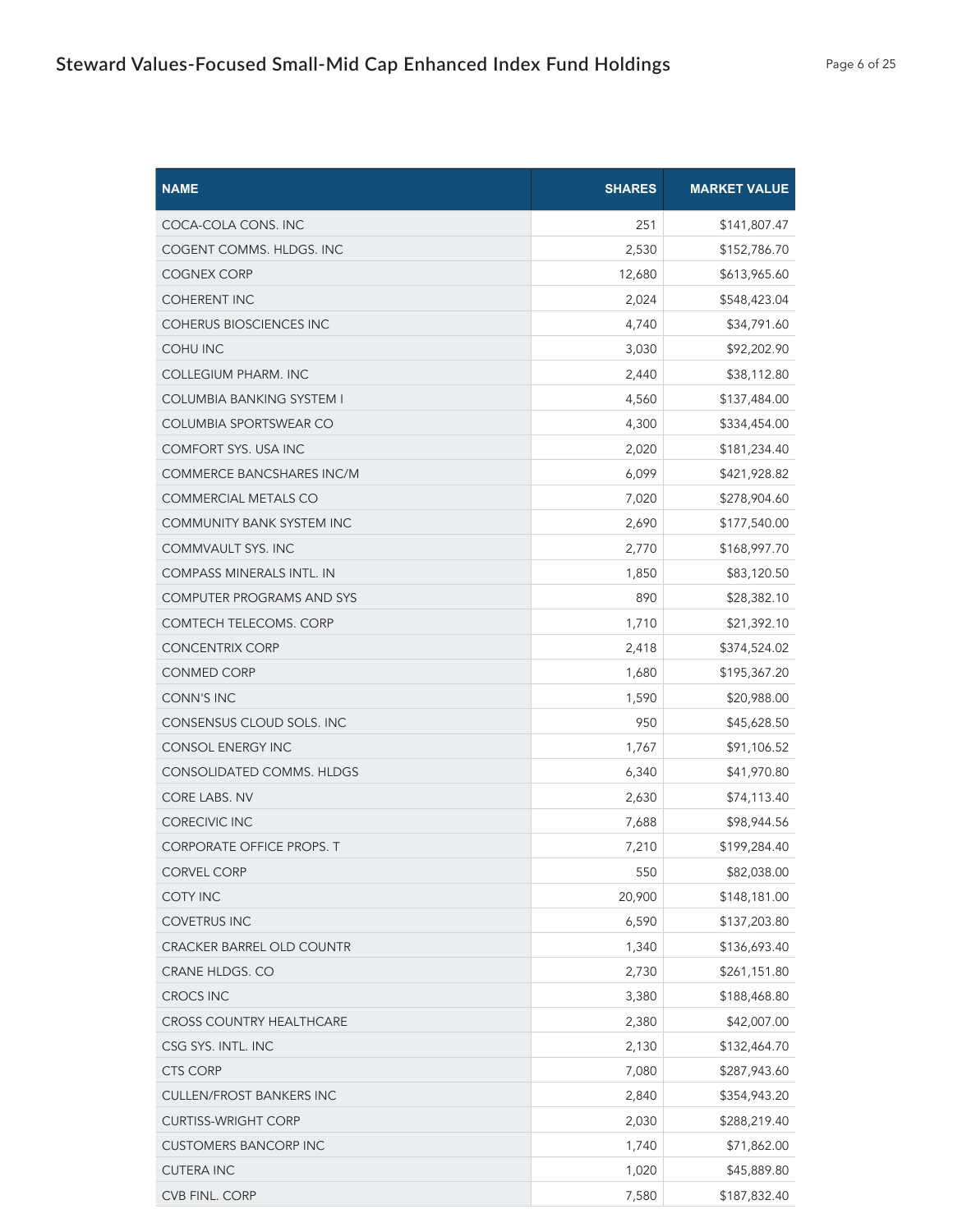| <b>NAME</b>                    | <b>SHARES</b> | <b>MARKET VALUE</b> |
|--------------------------------|---------------|---------------------|
| <b>CYTOKINETICS INC</b>        | 4,860         | \$193,914.00        |
| <b>DANA INC</b>                | 9,280         | \$153,676.80        |
| <b>DARLING INGREDIENTS INC</b> | 9,140         | \$731,839.80        |
| DECKERS OUTDOOR CORP           | 2,160         | \$580,089.60        |
| <b>DELUXE CORP</b>             | 2,730         | \$65,328.90         |
| <b>DESIGNER BRANDS INC</b>     | 4,540         | \$70,506.20         |
| DIAMONDROCK HOSPITALITY C      | 14,060        | \$144,677.40        |
| DICK'S SPORTING GOODS INC      | 3,540         | \$287,554.20        |
| DIEBOLD NIXDORF INC            | 5,640         | \$17,540.40         |
| DIGI INTL. INC                 | 2,130         | \$47,073.00         |
| <b>DIGITAL TURBINE INC</b>     | 5,390         | \$137,067.70        |
| DIME COMMUNITY BANCSHARES      | 2,282         | \$71,746.08         |
| DINE BRANDS GBL. INC           | 1,190         | \$87,453.10         |
| <b>DIODES INC</b>              | 2,480         | \$190,984.80        |
| DIVERSIFIED HEALTHCARE TR      | 20,840        | \$47,306.80         |
| DMC GBL. INC                   | 1,040         | \$28,776.80         |
| DONALDSON CO INC               | 7,170         | \$374,847.60        |
| DONNELLEY FINL. SOLS. INC      | 1,891         | \$58,829.01         |
| DORIAN LPG LTD                 | 1,410         | \$23,970.00         |
| DORMAN PRODS. INC              | 1,520         | \$153,596.00        |
| DOUGLAS ELLIMAN INC            | 2,230         | \$12,822.50         |
| DOUGLAS EMMETT INC             | 11,530        | \$325,953.10        |
| <b>DRIL-QUIP INC</b>           | 1,350         | \$42,444.00         |
| DT MIDSTREAM INC               | 5,210         | \$302,701.00        |
| DXP ENTS. INC/TX               | 1,150         | \$35,282.00         |
| DYCOM INDS. INC                | 1,610         | \$149,907.10        |
| EAGLE BANCORP INC              | 1,440         | \$71,366.40         |
| <b>EAGLE MATS. INC</b>         | 2,010         | \$262,425.60        |
| EAST WEST BANCORP INC          | 7,630         | \$561,110.20        |
| EASTERLY GOV. PROPS. INC       | 5,040         | \$98,935.20         |
| <b>EASTGROUP PROPS. INC</b>    | 2,270         | \$366,718.50        |
| <b>EBIX INC</b>                | 1,630         | \$47,514.50         |
| EDGEWELL PERSONAL CARE CO      | 3,170         | \$115,388.00        |
| EHEALTH INC                    | 1,790         | \$18,795.00         |
| EL POLLO LOCO HLDGS. INC       | 2,780         | \$28,800.80         |
| ELF BEAUTY INC                 | 2,700         | \$71,874.00         |
| ELLINGTON FINL. INC            | 2,800         | \$43,372.00         |
| <b>EMBECTA CORP</b>            | 2,290         | \$56,746.20         |
| <b>EMCOR GRP. INC</b>          | 2,790         | \$294,707.70        |
| EMERGENT BIOSOLUTIONS INC      | 3,000         | \$98,880.00         |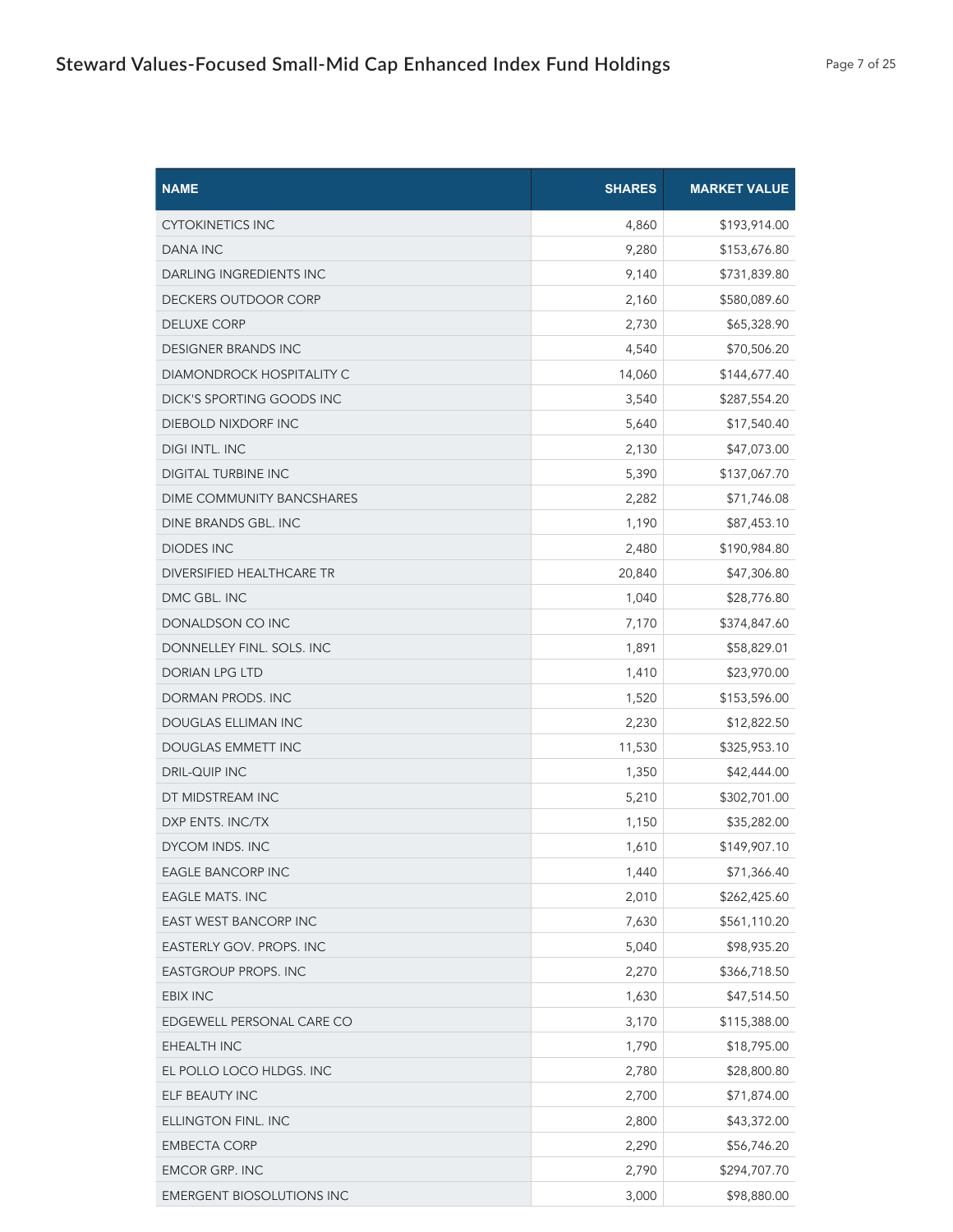| <b>NAME</b>                    | <b>SHARES</b> | <b>MARKET VALUE</b> |
|--------------------------------|---------------|---------------------|
| <b>EMPLOYERS HLDGS. INC</b>    | 1,790         | \$74,123.90         |
| <b>ENANTA PHARMS. INC</b>      | 1,070         | \$42,725.10         |
| <b>ENCOMPASS HEALTH CORP</b>   | 5,810         | \$380,787.40        |
| ENCORE CAP. GRP. INC           | 1,360         | \$83,109.60         |
| <b>ENCORE WIRE CORP</b>        | 1,040         | \$130,020.80        |
| ENERGIZER HLDGS. INC           | 4,160         | \$124,758.40        |
| ENERPAC TOOL GRP. CORP         | 3,220         | \$62,854.40         |
| <b>ENERSYS</b>                 | 2,030         | \$137,471.60        |
| ENOVA INTL. INC                | 2,123         | \$67,044.34         |
| <b>ENOVIS CORP</b>             | 2,533         | \$168,039.22        |
| <b>ENPRO INDS. INC</b>         | 960           | \$91,929.60         |
| <b>ENSIGN GRP. INC/THE</b>     | 3,220         | \$261,367.40        |
| <b>ENVESTNET INC</b>           | 3,120         | \$207,854.40        |
| <b>ENVISTA HLDGS. CORP</b>     | 9,830         | \$423,083.20        |
| EPLUS INC                      | 1,520         | \$86,244.80         |
| <b>EPR PROPERTIES</b>          | 4,250         | \$217,770.00        |
| <b>EQT CORP</b>                | 16,810        | \$802,173.20        |
| EQUITRANS MIDSTREAM CORP       | 24,280        | \$191,083.60        |
| <b>ESAB CORP</b>               | 2,743         | \$137,150.00        |
| ESCO TECHS. INC                | 1,240         | \$81,604.40         |
| ESSENT GRP. LTD                | 6,120         | \$261,874.80        |
| ESSENTIAL PROPS. REALTY T      | 7,610         | \$174,116.80        |
| <b>ESSENTIAL UTILITIES INC</b> | 14,582        | \$674,563.32        |
| ETHAN ALLEN INTERIORS INC      | 1,690         | \$39,309.40         |
| EURONET WORLDWIDE INC          | 2,910         | \$352,575.60        |
| <b>EVERCORE INC</b>            | 2,070         | \$236,394.00        |
| <b>EVERTEC INC</b>             | 4,250         | \$161,245.00        |
| EW SCRIPPS CO/THE              | 4,230         | \$67,130.10         |
| <b>EXELIXIS INC</b>            | 19,120        | \$350,469.60        |
| <b>EXLSERVICE HLDGS. INC</b>   | 1,910         | \$271,582.90        |
| <b>EXPONENT INC</b>            | 2,960         | \$267,554.40        |
| <b>EXTREME NETWORKS INC</b>    | 8,160         | \$80,947.20         |
| <b>EZCORP INC</b>              | 4,470         | \$33,882.60         |
| <b>FABRINET</b>                | 2,050         | \$178,083.50        |
| <b>FAIR ISAAC CORP</b>         | 1,448         | \$593,028.40        |
| <b>FARO TECHS. INC</b>         | 1,130         | \$36,408.60         |
| FB FINL. CORP                  | 2,273         | \$95,511.46         |
| FEDERAL SIGNAL CORP            | 3,710         | \$130,221.00        |
| FEDERATED HERMES INC           | 5,930         | \$201,442.10        |
| FIRST AMERICAN FINL. CORP      | 6,120         | \$370,810.80        |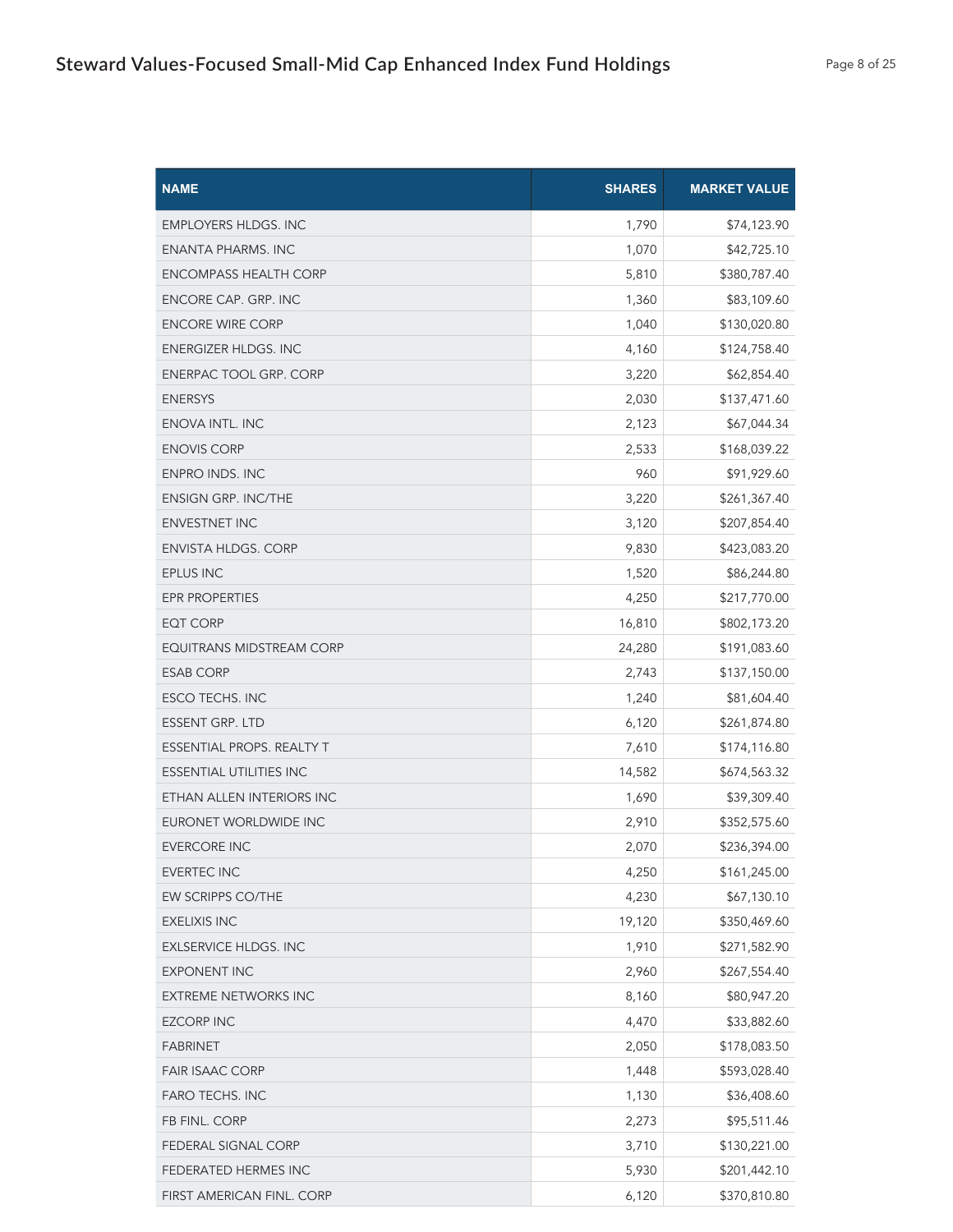| <b>NAME</b>                      | <b>SHARES</b> | <b>MARKET VALUE</b> |
|----------------------------------|---------------|---------------------|
| <b>FIRST BANCORP/PUERTO RICO</b> | 13,232        | \$197,553.76        |
| FIRST BANCORP/SOUTHERN PI        | 1,870         | \$70,068.90         |
| FIRST CWLTH. FINL. CORP          | 4,960         | \$69,489.60         |
| <b>FIRST FINL. BANCORP</b>       | 4,760         | \$99,864.80         |
| FIRST FINL. BANKSHARES IN        | 8,050         | \$331,982.00        |
| FIRST HAWAIIAN INC               | 7,410         | \$189,770.10        |
| <b>FIRST HORIZON CORP</b>        | 29,630        | \$676,452.90        |
| FIRST INDL. REALTY TST. I        | 8,570         | \$455,495.50        |
| FIRST SOLAR INC                  | 5,500         | \$388,355.00        |
| FIRSTCASH HLDGS. INC             | 2,218         | \$165,573.70        |
| <b>FIVE BELOW INC</b>            | 3,160         | \$412,664.40        |
| <b>FLAGSTAR BANCORP INC</b>      | 2,970         | \$114,434.10        |
| <b>FLOWERS FOODS INC</b>         | 12,403        | \$342,322.80        |
| <b>FLOWSERVE CORP</b>            | 7,850         | \$247,275.00        |
| <b>FLUOR CORP</b>                | 8,500         | \$239,955.00        |
| <b>FNB CORP/PA</b>               | 22,340        | \$271,431.00        |
| FOOT LOCKER INC                  | 5,240         | \$172,815.20        |
| FORMFACTOR INC                   | 4,660         | \$191,339.60        |
| FORRESTER RESEARCH INC           | 780           | \$40,817.40         |
| <b>FORWARD AIR CORP</b>          | 1,430         | \$133,261.70        |
| <b>FOSSIL GRP. INC</b>           | 19,380        | \$142,249.20        |
| FOUR CORNERS PROP. TST. I        | 5,927         | \$163,407.39        |
| FOX FACTORY HLDG. CORP           | 2,310         | \$189,466.20        |
| FRANKLIN BSP REALTY TST.         | 2,986         | \$46,223.28         |
| FRANKLIN ELEC. CO INC            | 2,340         | \$172,504.80        |
| FRANKLIN STREET PROPS. CO        | 3,260         | \$14,735.20         |
| FRESH DEL MONTE PRODUCE I        | 2,440         | \$62,317.60         |
| FTI CONSULTING INC               | 1,940         | \$325,920.00        |
| <b>FULGENT GENETICS INC</b>      | 1,210         | \$65,957.10         |
| FULTON FINL. CORP                | 11,140        | \$176,569.00        |
| <b>FUTUREFUEL CORP</b>           | 1,390         | \$9,994.10          |
| <b>GAMESTOP CORP</b>             | 3,450         | \$430,353.00        |
| <b>GANNETT CO INC</b>            | 9,232         | \$36,281.76         |
| <b>GAP INC/THE</b>               | 20,330        | \$224,239.90        |
| <b>GATX CORP</b>                 | 1,900         | \$205,105.00        |
| GCP APPLIED TECHS. INC           | 3,440         | \$107,052.80        |
| <b>GENESCO INC</b>               | 810           | \$45,611.10         |
| <b>GENPACT LTD</b>               | 11,100        | \$492,507.00        |
| <b>GENTEX CORP</b>               | 14,770        | \$459,051.60        |
| <b>GENTHERM INC</b>              | 1,870         | \$128,917.80        |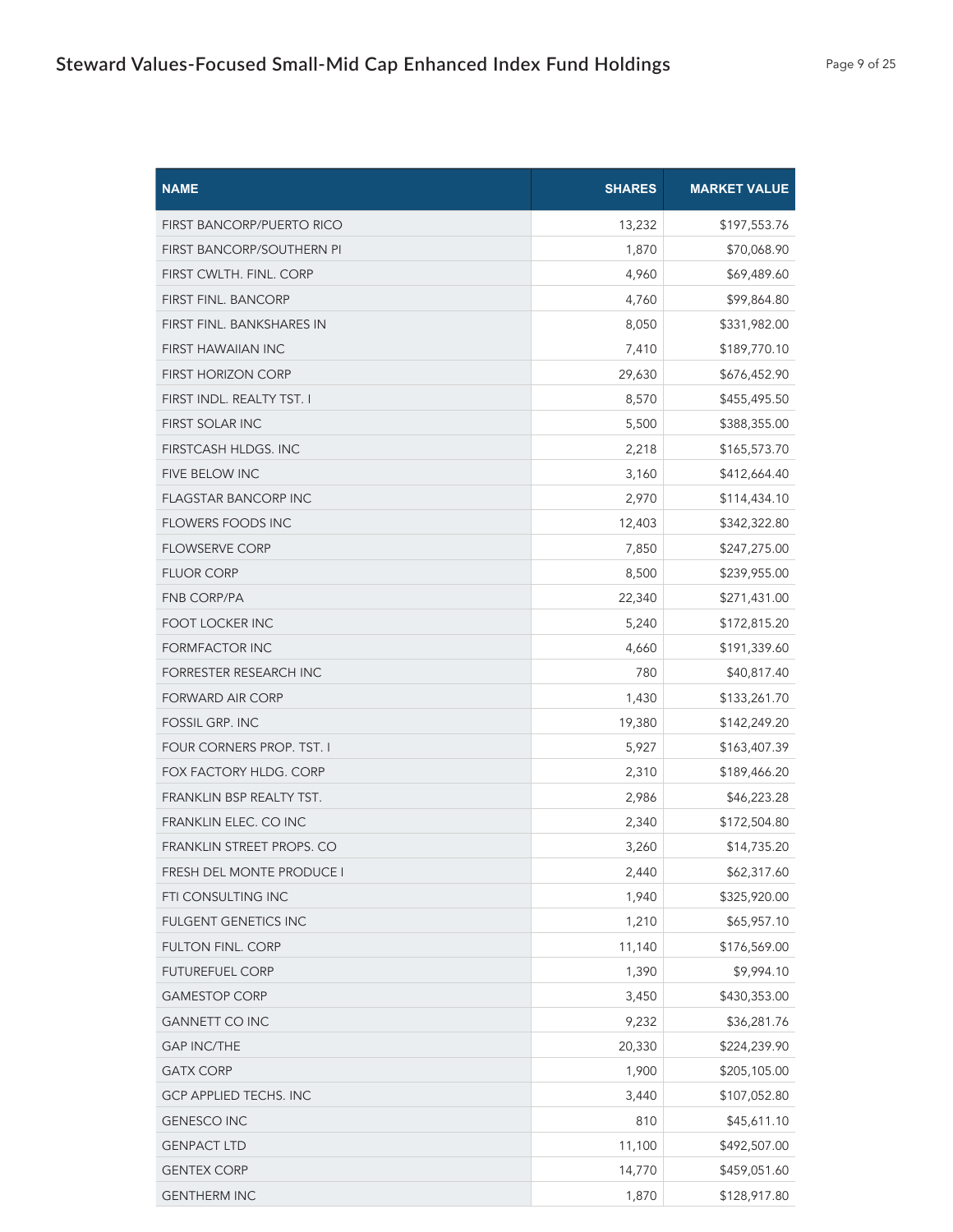| <b>NAME</b>                          | <b>SHARES</b> | <b>MARKET VALUE</b> |
|--------------------------------------|---------------|---------------------|
| <b>GENWORTH FINL. INC</b>            | 32,420        | \$131,301.00        |
| <b>GEO GRP. INC/THE</b>              | 8,224         | \$58,472.64         |
| <b>GETTY REALTY CORP</b>             | 2,470         | \$69,011.80         |
| <b>GIBRALTAR INDS. INC</b>           | 2,010         | \$83,937.60         |
| <b>G-III APPAREL GRP. LTD</b>        | 2,890         | \$72,423.40         |
| <b>GLACIER BANCORP INC</b>           | 6,180         | \$299,173.80        |
| <b>GLATFELTER CORP</b>               | 3,040         | \$26,204.80         |
| <b>GLAUKOS CORP</b>                  | 2,840         | \$115,957.20        |
| <b>GLOBAL NET LEASE INC</b>          | 5,720         | \$82,768.40         |
| <b>GLOBUS MEDICAL INC</b>            | 4,710         | \$313,686.00        |
| <b>GMS INC</b>                       | 2,540         | \$126,517.40        |
| <b>GOGO INC</b>                      | 2,870         | \$58,146.20         |
| <b>GOODYEAR TIRE &amp; RUBBER CO</b> | 17,412        | \$224,963.04        |
| <b>GRACO INC</b>                     | 10,010        | \$633,633.00        |
| <b>GRAHAM HLDGS. CO</b>              | 187           | \$114,634.74        |
| <b>GRAND CANYON EDUCATION IN</b>     | 2,340         | \$208,657.80        |
| <b>GRANITE CONSTRUCTION INC</b>      | 2,780         | \$90,767.00         |
| <b>GRANITE POINT MTGE. TST.</b>      | 3,550         | \$39,050.00         |
| <b>GREEN DOT CORP</b>                | 3,400         | \$98,056.00         |
| <b>GREEN PLAINS INC</b>              | 3,320         | \$108,165.60        |
| <b>GREENBRIER COS INC/THE</b>        | 1,910         | \$79,475.10         |
| <b>GREENHILL INC</b>                 | 1,360         | \$16,728.00         |
| <b>GREIF INC</b>                     | 1,390         | \$82,663.30         |
| <b>GRIFFON CORP</b>                  | 3,400         | \$109,038.00        |
| <b>GROCERY OUTLET HLDG. CORP</b>     | 5,650         | \$216,112.50        |
| <b>GROUP 1 AUTOMOTIVE INC</b>        | 940           | \$168,814.60        |
| GUESS? INC                           | 2,710         | \$56,530.60         |
| <b>GXO LOGISTICS INC</b>             | 5,560         | \$301,741.20        |
| <b>H&amp;R BLOCK INC</b>             | 11,090        | \$390,811.60        |
| <b>HAEMONETICS CORP</b>              | 3,030         | \$191,677.80        |
| HAIN CELESTIAL GRP. INC/T            | 5,670         | \$149,404.50        |
| HALOZYME THERAPEUTICS INC            | 8,380         | \$385,312.40        |
| HANCOCK WHITNEY CORP                 | 4,689         | \$233,699.76        |
| <b>HANESBRANDS INC</b>               | 25,140        | \$298,411.80        |
| <b>HANGER INC</b>                    | 2,770         | \$43,738.30         |
| HANMI FINL. CORP                     | 2,091         | \$48,803.94         |
| HANOVER INS. GRP. INC/THE            | 1,740         | \$255,084.00        |
| HARLEY-DAVIDSON INC                  | 8,690         | \$305,714.20        |
| HARMONIC INC                         | 6,990         | \$67,313.70         |
| HARMONY BIOSCIENCES HLDGS            | 1,420         | \$61,912.00         |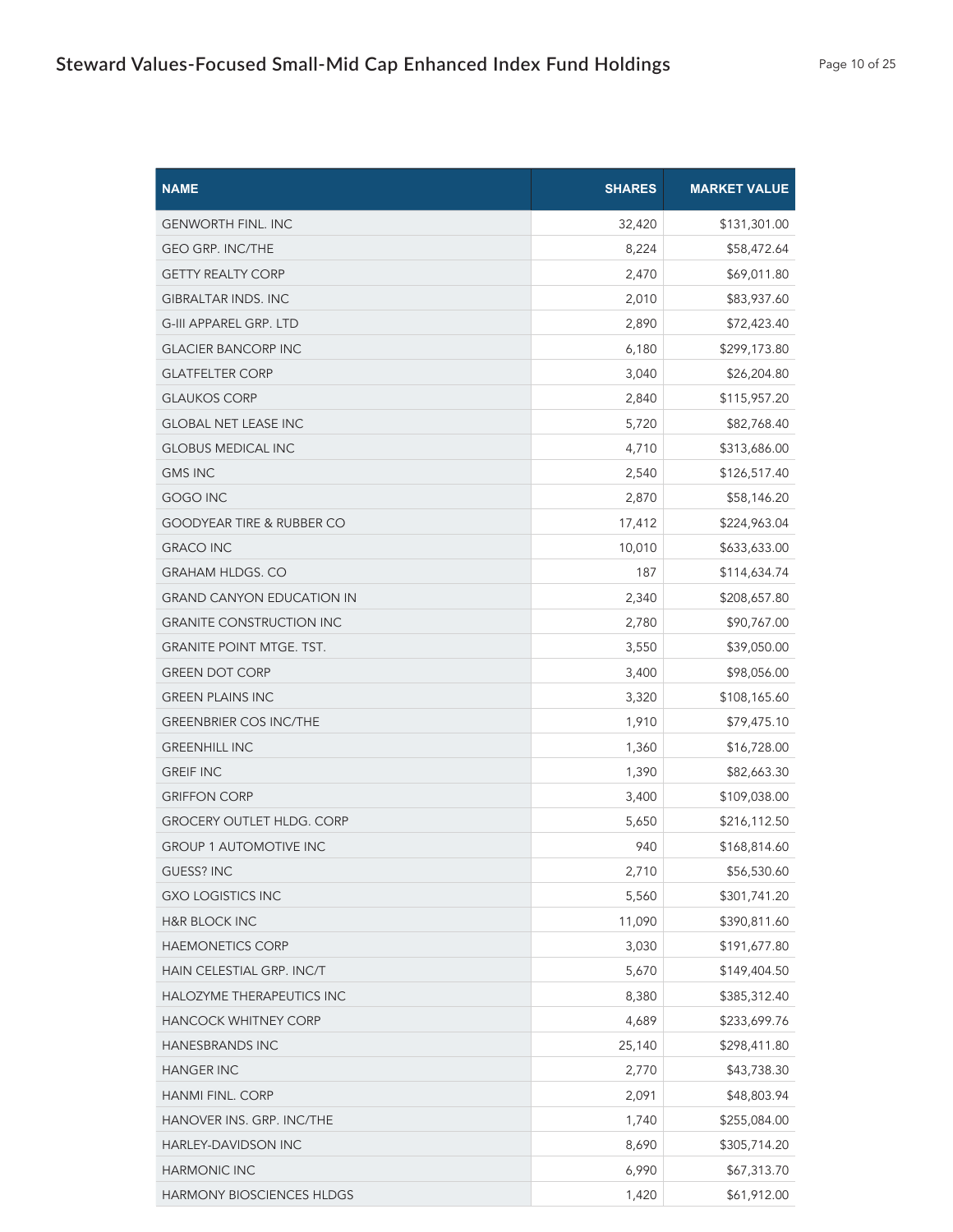| <b>NAME</b>                          | <b>SHARES</b> | <b>MARKET VALUE</b> |
|--------------------------------------|---------------|---------------------|
| <b>HARSCO CORP</b>                   | 5,250         | \$43,575.00         |
| <b>HAVERTY FURNITURE COS INC</b>     | 1,190         | \$33,629.40         |
| <b>HAWAIIAN ELEC. INDS. INC</b>      | 6,820         | \$294,419.40        |
| <b>HAWAIIAN HLDGS. INC</b>           | 3,750         | \$66,562.50         |
| <b>HAWKINS INC</b>                   | 960           | \$34,713.60         |
| HAYNES INTL. INC                     | 650           | \$24,862.50         |
| <b>HB FULLER CO</b>                  | 2,950         | \$209,686.00        |
| <b>HCI GRP. INC</b>                  | 520           | \$35,344.40         |
| HEALTHCARE REALTY TST. IN            | 9,420         | \$273,839.40        |
| HEALTHCARE SERVS. GRP. IN            | 4,472         | \$76,784.24         |
| <b>HEALTHEQUITY INC</b>              | 4,760         | \$297,880.80        |
| <b>HEALTHSTREAM INC</b>              | 1,710         | \$34,832.70         |
| <b>HEARTLAND EXPRESS INC</b>         | 2,983         | \$42,597.24         |
| <b>HEIDRICK &amp; STRUGGLES INTL</b> | 1,020         | \$35,251.20         |
| <b>HELEN OF TROY LTD</b>             | 1,310         | \$242,598.90        |
| HELIX ENERGY SOLS. GRP. I            | 12,550        | \$58,232.00         |
| <b>HELMERICH &amp; PAYNE INC</b>     | 5,070         | \$255,274.50        |
| HERITAGE FINL. CORP/WA               | 1,430         | \$37,323.00         |
| HERSHA HOSPITALITY TRUST             | 2,750         | \$30,195.00         |
| <b>HESKA CORP</b>                    | 570           | \$56,880.30         |
| <b>HEXCEL CORP</b>                   | 4,680         | \$268,866.00        |
| <b>HF SINCLAIR CORP</b>              | 8,470         | \$415,877.00        |
| <b>HIBBETT INC</b>                   | 760           | \$38,570.00         |
| <b>HIGHWOODS PROPS. INC</b>          | 6,990         | \$274,637.10        |
| <b>HILLENBRAND INC</b>               | 4,550         | \$190,372.00        |
| HILLTOP HLDGS. INC                   | 3,990         | \$119,739.90        |
| <b>HNI CORP</b>                      | 2,680         | \$102,188.40        |
| HOME BANCSHARES INC/AR               | 9,712         | \$219,394.08        |
| HOMESTREET INC                       | 1,010         | \$40,713.10         |
| <b>HOPE BANCORP INC</b>              | 8,372         | \$122,063.76        |
| HORACE MANN EDUCATORS COR            | 2,710         | \$109,646.60        |
| HUB GRP. INC                         | 1,830         | \$133,553.40        |
| HUBBELL INC                          | 2,850         | \$541,101.00        |
| HUDSON PACIFIC PROPS. INC            | 9,340         | \$185,959.40        |
| <b>IAA INC</b>                       | 8,040         | \$313,801.20        |
| <b>ICHOR HLDGS. LTD</b>              | 1,700         | \$51,408.00         |
| <b>ICU MEDICAL INC</b>               | 1,074         | \$195,081.36        |
| <b>IDACORP INC</b>                   | 2,690         | \$293,263.80        |
| <b>II-VI INC</b>                     | 6,011         | \$375,687.50        |
| INARI MEDICAL INC                    | 1,710         | \$112,518.00        |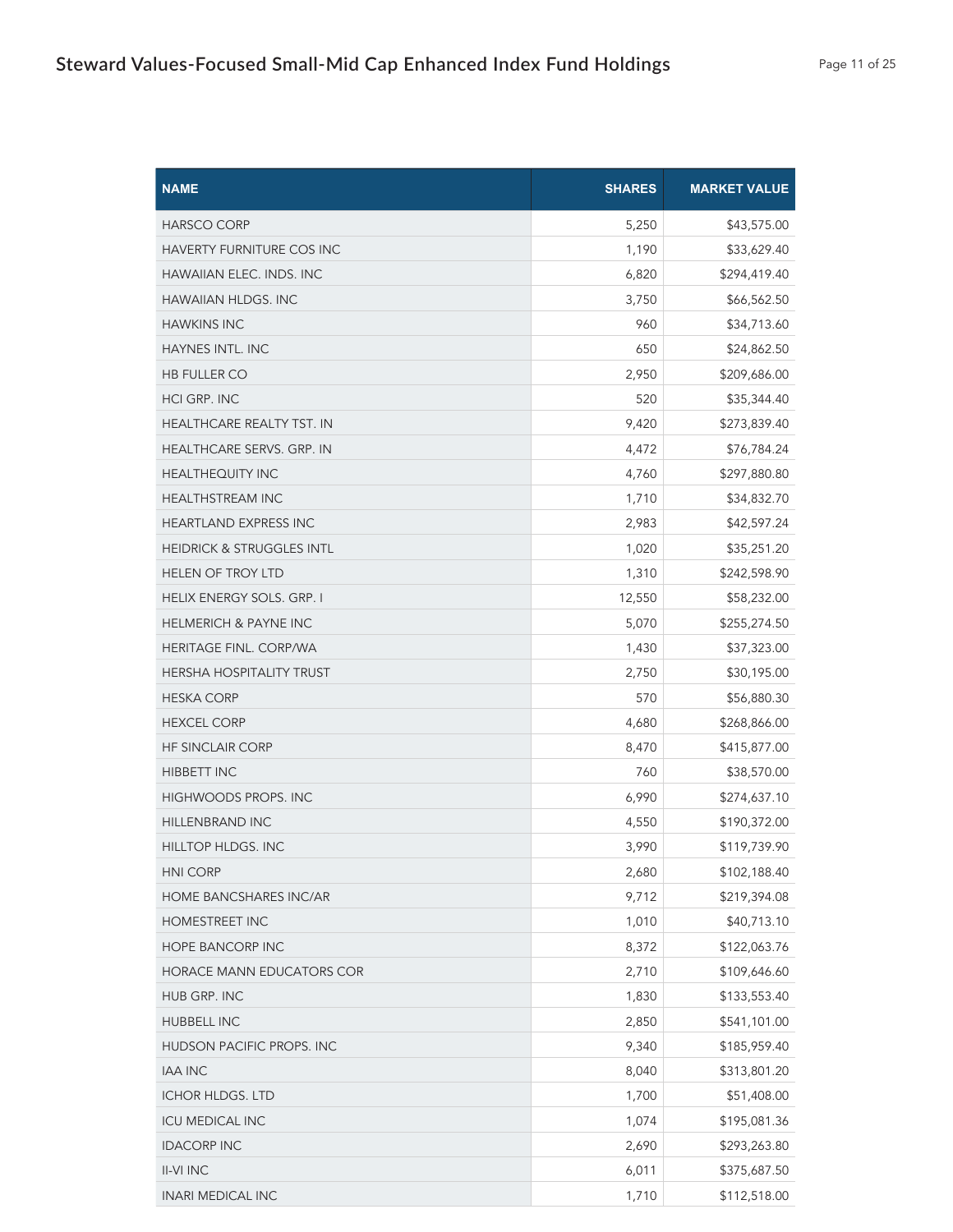| <b>NAME</b>                      | <b>SHARES</b> | <b>MARKET VALUE</b> |
|----------------------------------|---------------|---------------------|
| INDEPENDENCE REALTY TST.         | 7,950         | \$186,904.50        |
| <b>INDEPENDENT BANK CORP</b>     | 2,280         | \$189,924.00        |
| <b>INDEPENDENT BANK GRP. INC</b> | 1,840         | \$134,467.20        |
| <b>INDUSTRIAL LOGISTICS PROP</b> | 4,080         | \$62,260.80         |
| <b>INGEVITY CORP</b>             | 2,130         | \$148,418.40        |
| <b>INGREDION INC</b>             | 3,610         | \$341,830.90        |
| <b>INNOSPEC INC</b>              | 1,190         | \$121,415.70        |
| <b>INNOVATIVE INDL. PROPS. I</b> | 1,470         | \$195,583.50        |
| <b>INNOVIVA INC</b>              | 4,480         | \$67,961.60         |
| <b>INOGEN INC</b>                | 1,300         | \$33,384.00         |
| <b>INSIGHT ENTS. INC</b>         | 3,680         | \$363,657.60        |
| <b>INSPERITY INC</b>             | 1,990         | \$199,139.30        |
| INSTALLED BLDG. PRODS. IN        | 1,350         | \$128,979.00        |
| <b>INSTEEL INDS. INC</b>         | 960           | \$39,753.60         |
| <b>INTEGER HLDGS. CORP</b>       | 1,870         | \$149,188.60        |
| <b>INTEGRA LIFESCIENCES HLDG</b> | 4,540         | \$284,385.60        |
| <b>INTER PARFUMS INC</b>         | 1,130         | \$83,394.00         |
| <b>INTERACTIVE BROKERS GRP.</b>  | 5,180         | \$318,777.20        |
| <b>INTERDIGITAL INC</b>          | 1,620         | \$105,769.80        |
| <b>INTERFACE INC</b>             | 3,860         | \$55,545.40         |
| <b>INTERNATIONAL BANCSHARES</b>  | 3,500         | \$146,755.00        |
| INVESCO MTGE. CAP. INC           | 14,479        | \$25,772.62         |
| <b>IRIDIUM COMMS. INC</b>        | 8,000         | \$296,880.00        |
| <b>IROBOT CORP</b>               | 1,580         | \$75,192.20         |
| <b>ISTAR INC</b>                 | 4,860         | \$84,564.00         |
| <b>ITEOS THERAPEUTICS INC</b>    | 1,000         | \$17,500.00         |
| <b>ITRON INC</b>                 | 6,000         | \$309,660.00        |
| <b>ITT INC</b>                   | 4,670         | \$344,739.40        |
| J & J SNACK FOODS CORP           | 790           | \$101,293.80        |
| <b>JABIL INC</b>                 | 8,270         | \$508,770.40        |
| JACK IN THE BOX INC              | 1,380         | \$94,254.00         |
| JAMES RIVER GRP. HLDGS. L        | 2,340         | \$59,787.00         |
| JANUS HENDERSON GRP. PLC         | 10,310        | \$289,814.10        |
| JAZZ PHARMS. PLC                 | 3,390         | \$507,415.20        |
| <b>JBG SMITH PROPERTIES</b>      | 7,540         | \$194,607.40        |
| JEFFERIES FINL. GRP. INC         | 11,840        | \$390,956.80        |
| <b>JETBLUE AIRWAYS CORP</b>      | 20,350        | \$218,559.00        |
| JOHN B SANFILIPPO & SON I        | 500           | \$38,190.00         |
| JOHN BEAN TECHS. CORP            | 1,695         | \$206,366.25        |
| JOHN WILEY & SONS INC            | 2,570         | \$136,107.20        |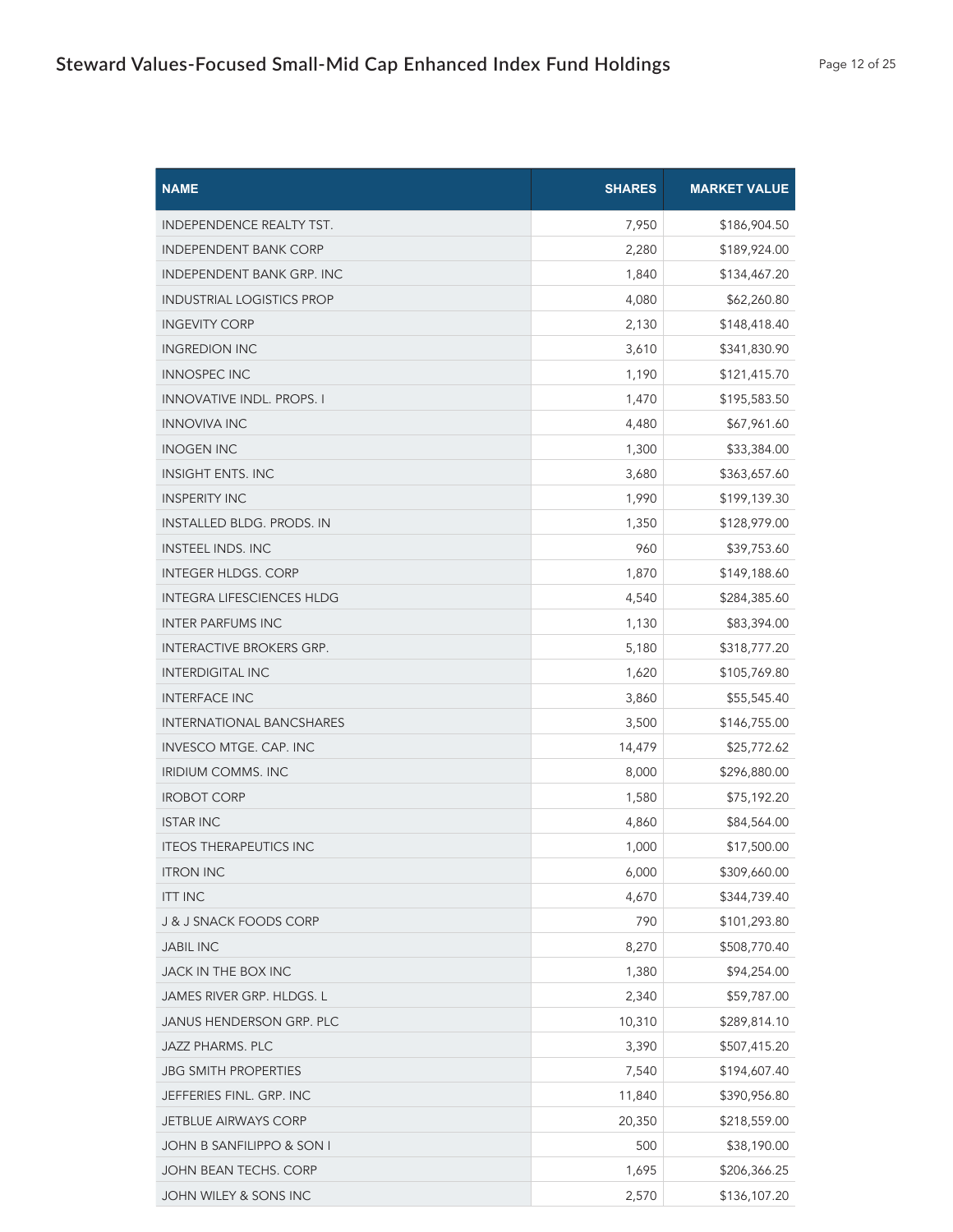| <b>NAME</b>                   | <b>SHARES</b> | <b>MARKET VALUE</b> |
|-------------------------------|---------------|---------------------|
| <b>JOINT CORP/THE</b>         | 940           | \$15,679.20         |
| <b>JONES LANG LASALLE INC</b> | 3,598         | \$709,957.36        |
| KAISER ALUMINUM CORP          | 750           | \$76,627.50         |
| <b>KAMAN CORP</b>             | 1,770         | \$64,091.70         |
| <b>KAR AUCTION SERVS. INC</b> | 7,650         | \$122,170.50        |
| <b>KB HOME</b>                | 5,740         | \$197,972.60        |
| <b>KBR INC</b>                | 8,360         | \$415,993.60        |
| <b>KELLY SERVS. INC</b>       | 12,280        | \$245,108.80        |
| <b>KEMPER CORP</b>            | 3,412         | \$180,255.96        |
| <b>KENNAMETAL INC</b>         | 5,110         | \$141,751.40        |
| <b>KILROY REALTY CORP</b>     | 8,690         | \$527,483.00        |
| KINSALE CAP. GRP. INC         | 1,210         | \$266,054.80        |
| <b>KIRBY CORP</b>             | 3,240         | \$218,797.20        |
| KITE REALTY GRP. TRUST        | 13,285        | \$278,453.60        |
| KKR REAL ESTATE FIN. TST.     | 3,250         | \$66,365.00         |
| KNIGHT-SWIFT TRANSPORTATI     | 9,380         | \$456,243.20        |
| <b>KNOWLES CORP</b>           | 5,710         | \$109,746.20        |
| <b>KOHL'S CORP</b>            | 7,840         | \$316,108.80        |
| KONTOOR BRANDS INC            | 3,020         | \$121,011.40        |
| KOPPERS HLDGS. INC            | 1,350         | \$36,585.00         |
| <b>KORN FERRY</b>             | 3,160         | \$194,213.60        |
| KULICKE & SOFFA INDS. INC     | 3,510         | \$190,136.70        |
| KYNDRYL HLDGS. INC            | 11,070        | \$136,603.80        |
| <b>LAKELAND FINL, CORP</b>    | 1,260         | \$90,921.60         |
| <b>LAMAR ADVERTISING CO</b>   | 4,850         | \$475,057.50        |
| LANCASTER COLONY CORP         | 1,040         | \$126,776.00        |
| LANDSTAR SYSTEM INC           | 1,980         | \$299,831.40        |
| LANTHEUS HLDGS. INC           | 3,865         | \$264,829.80        |
| LAREDO PETROLEUM INC          | 727           | \$61,191.59         |
| LATTICE SEMICON. CORP         | 8,080         | \$420,321.60        |
| LA-Z-BOY INC                  | 2,770         | \$70,718.10         |
| <b>LCI INDUSTRIES</b>         | 1,270         | \$151,790.40        |
| <b>LEAR CORP</b>              | 3,060         | \$431,337.60        |
| LEGGETT & PLATT INC           | 8,050         | \$315,318.50        |
| LEMAITRE VASCULAR INC         | 1,310         | \$59,893.20         |
| LENDINGTREE INC               | 582           | \$36,730.02         |
| LENNOX INTL. INC              | 1,779         | \$371,633.10        |
| LGI HOMES INC                 | 1,160         | \$113,668.40        |
| LHC GRP. INC                  | 1,810         | \$301,654.60        |
| LIFE STORAGE INC              | 4,710         | \$549,939.60        |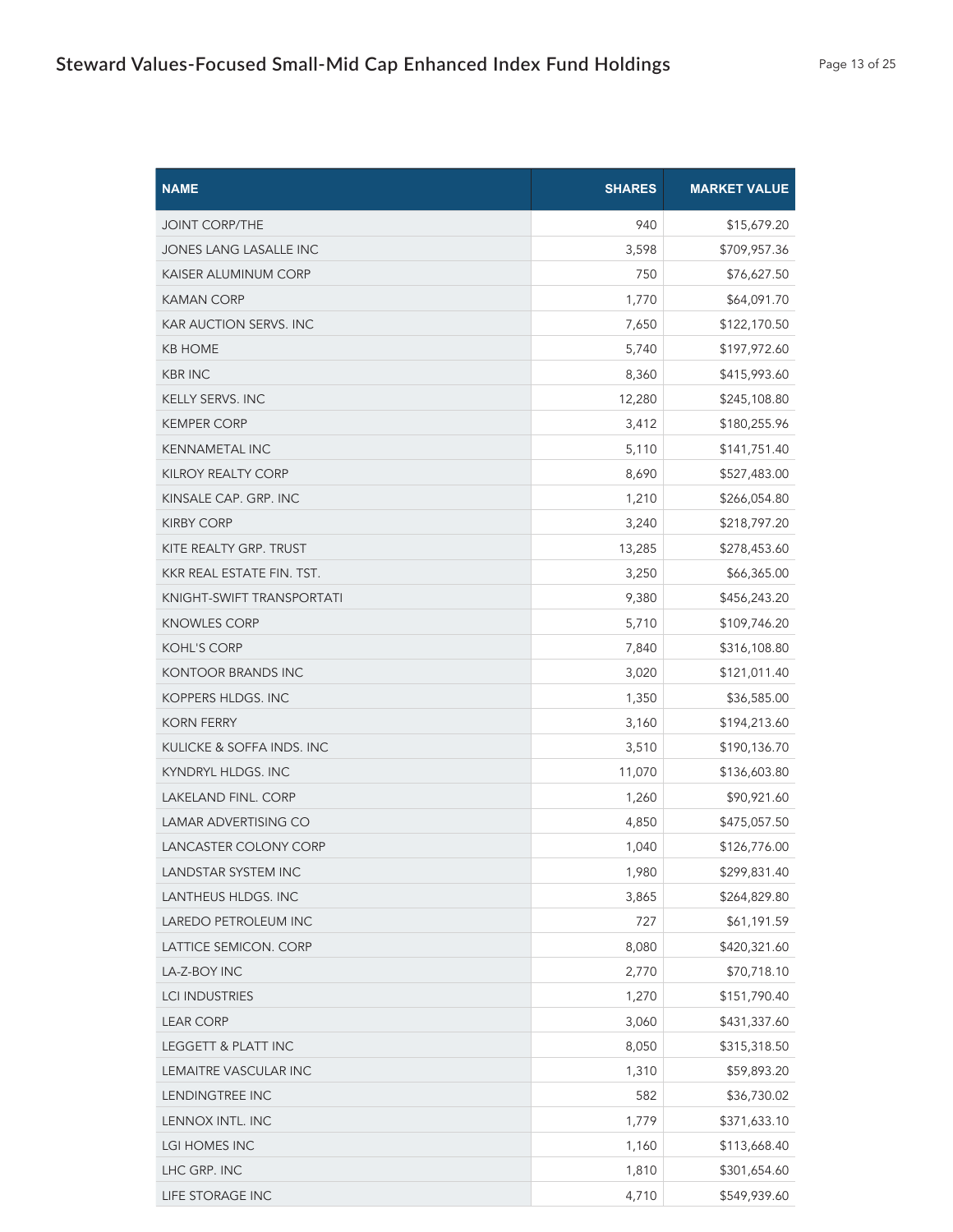| <b>NAME</b>                      | <b>SHARES</b> | <b>MARKET VALUE</b> |
|----------------------------------|---------------|---------------------|
| LIGAND PHARMS. INC               | 970           | \$86,242.70         |
| LINCOLN ELEC. HLDGS. INC         | 3,110         | \$422,400.20        |
| LINDSAY CORP                     | 470           | \$59,220.00         |
| LIQUIDITY SERVS. INC             | 1,830         | \$24,814.80         |
| <b>LITHIA MOTORS INC</b>         | 1,690         | \$514,554.30        |
| LITTELFUSE INC                   | 1,215         | \$328,293.00        |
| LIVANOVA PLC                     | 3,030         | \$206,252.10        |
| <b>LIVENT CORP</b>               | 9,470         | \$301,051.30        |
| <b>LIVEPERSON INC</b>            | 4,190         | \$70,308.20         |
| LIVERAMP HLDGS. INC              | 4,070         | \$104,192.00        |
| LL FLOORING                      | 2,090         | \$25,100.90         |
| LOUISIANA-PACIFIC CORP           | 4,970         | \$343,228.20        |
| LOYALTY VENTURES INC             | 1,512         | \$16,027.20         |
| LTC PROPS. INC                   | 2,760         | \$106,922.40        |
| LUMENTUM HLDGS. INC              | 3,995         | \$343,889.60        |
| LXP INDUSTRIAL                   | 15,915        | \$183,977.40        |
| <b>M/I HOMES INC</b>             | 1,780         | \$83,215.00         |
| <b>MACERICH CO/THE</b>           | 25,299        | \$297,263.25        |
| <b>MACY'S INC</b>                | 17,390        | \$411,273.50        |
| <b>MANHATTAN ASSOC. INC</b>      | 3,540         | \$428,092.20        |
| <b>MANPOWERGROUP INC</b>         | 4,810         | \$431,024.10        |
| MANTECH INTL. CORP/VA            | 1,600         | \$153,040.00        |
| MARCUS & MILLICHAP INC           | 1,880         | \$78,734.40         |
| <b>MARCUS CORP/THE</b>           | 1,710         | \$26,795.70         |
| <b>MARINEMAX INC</b>             | 1,410         | \$58,388.10         |
| <b>MARRIOTT VACATIONS WORLDW</b> | 2,486         | \$367,231.92        |
| MARTEN TRANSPORT LTD             | 5,189         | \$91,118.84         |
| <b>MASIMO CORP</b>               | 2,750         | \$386,182.50        |
| MASTEC INC                       | 3,230         | \$269,995.70        |
| MATADOR RES. CO                  | 6,100         | \$371,490.00        |
| <b>MATERION CORP</b>             | 1,090         | \$89,358.20         |
| <b>MATSON INC</b>                | 2,330         | \$209,420.40        |
| <b>MATTEL INC</b>                | 20,930        | \$525,761.60        |
| <b>MATTHEWS INTL. CORP</b>       | 2,160         | \$69,897.60         |
| MAXIMUS INC                      | 3,580         | \$232,306.20        |
| <b>MAXLINEAR INC</b>             | 4,100         | \$162,319.00        |
| MDC HLDGS. INC                   | 4,213         | \$160,852.34        |
| MDU RES. GRP. INC                | 12,060        | \$330,202.80        |
| MEDIFAST INC                     | 640           | \$106,720.00        |
| MEDPACE HLDGS. INC               | 1,640         | \$234,913.60        |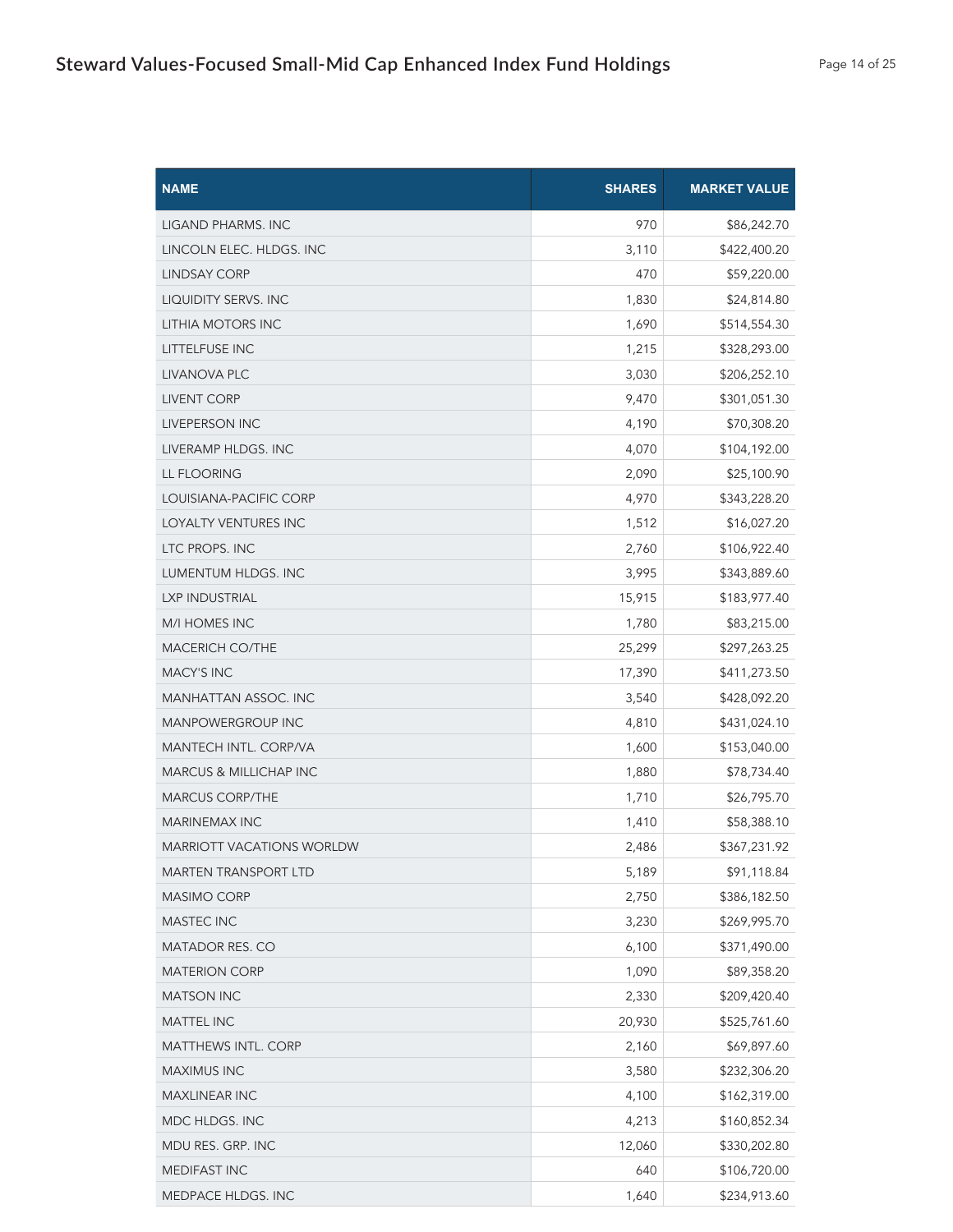| <b>NAME</b>                      | <b>SHARES</b> | <b>MARKET VALUE</b> |
|----------------------------------|---------------|---------------------|
| MERCER INTL. INC                 | 4,510         | \$66,612.70         |
| <b>MERCURY GEN. CORP</b>         | 1,810         | \$88,599.50         |
| <b>MERCURY SYS. INC</b>          | 3,220         | \$192,588.20        |
| <b>MERIDIAN BIOSCIENCE INC</b>   | 2,800         | \$77,000.00         |
| MERIT MEDICAL SYS. INC           | 3,145         | \$193,071.55        |
| <b>MERITAGE HOMES CORP</b>       | 1,950         | \$166,354.50        |
| <b>MERITOR INC</b>               | 4,300         | \$155,531.00        |
| MESA LABS. INC                   | 220           | \$46,035.00         |
| META FINL. GRP. INC              | 1,850         | \$76,904.50         |
| METHODE ELECTNCS. INC            | 6,220         | \$280,211.00        |
| MGIC INV. CORP                   | 19,610        | \$273,167.30        |
| MIDDLEBY CORP/THE                | 3,030         | \$458,923.80        |
| MIDDLESEX WATER CO               | 970           | \$82,479.10         |
| MILLERKNOLL INC                  | 4,520         | \$136,504.00        |
| <b>MINERALS TECHS. INC</b>       | 1,650         | \$109,329.00        |
| MKS INSTRUMENTS INC              | 2,860         | \$353,210.00        |
| <b>MODIVCARE INC</b>             | 700           | \$66,801.00         |
| <b>MONRO INC</b>                 | 2,115         | \$100,293.30        |
| MOOG INC                         | 1,440         | \$117,201.60        |
| <b>MOTORCAR PARTS OF AMERICA</b> | 1,240         | \$18,389.20         |
| MOVADO GRP. INC                  | 6,130         | \$207,990.90        |
| MR COOPER GRP. INC               | 4,240         | \$183,846.40        |
| <b>MSA SAFETY INC</b>            | 1,980         | \$252,430.20        |
| MSC INDL. DIRECT CO INC          | 2,490         | \$211,475.70        |
| MUELLER INDS. INC                | 3,260         | \$175,551.00        |
| <b>MURPHY OIL CORP</b>           | 8,200         | \$347,844.00        |
| MYERS INDS. INC                  | 1,870         | \$44,506.00         |
| MYR GRP. INC                     | 900           | \$82,449.00         |
| <b>MYRIAD GENETICS INC</b>       | 4,900         | \$94,276.00         |
| NABORS INDS. LTD                 | 338           | \$56,368.26         |
| NATIONAL BANK HLDGS. CORP        | 1,950         | \$79,462.50         |
| NATIONAL BEVERAGE CORP           | 1,500         | \$74,445.00         |
| NATIONAL FUEL GAS CO             | 4,850         | \$356,620.50        |
| NATIONAL INSTRUMENTS CORP        | 13,265        | \$468,519.80        |
| NATIONAL PRESTO INDS. INC        | 60            | \$4,055.40          |
| NATIONAL RET. PROPS. INC         | 11,250        | \$498,375.00        |
| NATIONAL STORAGE AFFILIAT        | 5,340         | \$280,083.00        |
| NATUS MEDICAL INC                | 2,130         | \$69,842.70         |
| NAVIENT CORP                     | 9,950         | \$159,200.00        |
| NBT BANCORP INC                  | 2,040         | \$75,439.20         |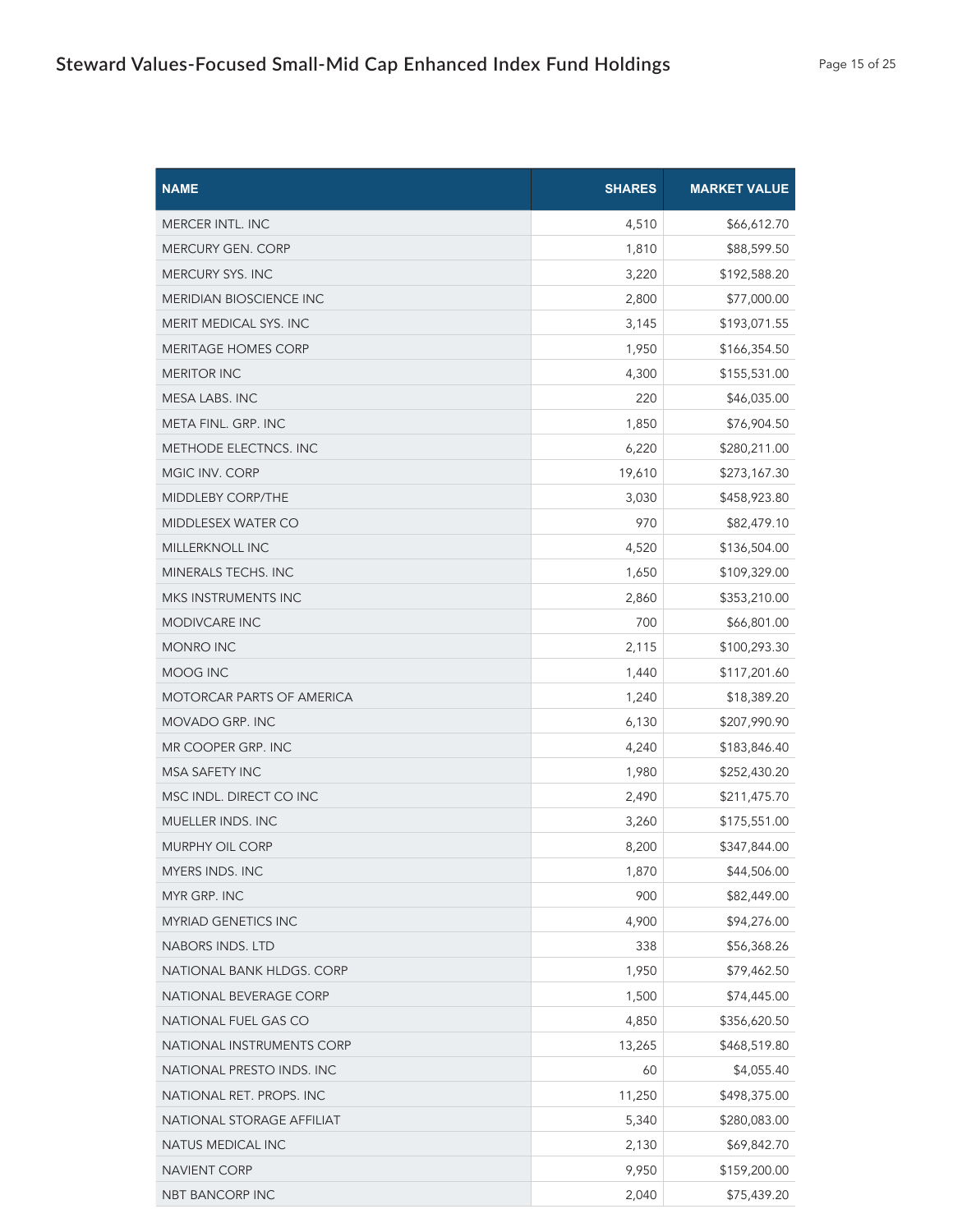| <b>NAME</b>               | <b>SHARES</b> | <b>MARKET VALUE</b> |
|---------------------------|---------------|---------------------|
| <b>NCR CORP</b>           | 7,740         | \$268,500.60        |
| <b>NEENAH INC</b>         | 950           | \$36,014.50         |
| NEKTAR THERAPEUTICS       | 10,740        | \$37,375.20         |
| NEOGEN CORP               | 6,678         | \$176,699.88        |
| NEOGENOMICS INC           | 7,740         | \$65,170.80         |
| <b>NETGEAR INC</b>        | 1,810         | \$34,480.50         |
| NETSCOUT SYS. INC         | 4,450         | \$152,768.50        |
| NEUROCRINE BIOSCIENCES IN | 5,350         | \$500,171.50        |
| NEW JERSEY RES. CORP      | 6,230         | \$286,081.60        |
| NEW YORK COMMUNITY BANCOR | 27,620        | \$275,647.60        |
| NEW YORK MTGE. TST. INC   | 22,570        | \$68,387.10         |
| NEW YORK TIMES CO/THE     | 9,910         | \$341,795.90        |
| NEWMARKET CORP            | 299           | \$98,526.48         |
| NEXPOINT RESIDENTIAL TST. | 1,426         | \$104,782.48        |
| NEXTGEN HEALTHCARE INC    | 4,380         | \$79,321.80         |
| NI FDS TREAS PORT PREMIER | 2,260,371     | \$2,260,370.50      |
| NMI HLDGS. INC            | 5,270         | \$98,074.70         |
| NORDSTROM INC             | 6,860         | \$181,309.80        |
| NORTHFIELD BANCORP INC    | 4,010         | \$53,292.90         |
| NORTHWEST BANCSHARES INC  | 4,090         | \$52,720.10         |
| NORTHWEST NATURAL HLDG. C | 1,440         | \$78,177.60         |
| NORTHWESTERN CORP         | 3,080         | \$188,711.60        |
| <b>NOV INC</b>            | 21,080        | \$421,600.00        |
| <b>NOW INC</b>            | 7,140         | \$78,825.60         |
| NU SKIN ENTS. INC         | 2,940         | \$137,151.00        |
| <b>NUVASIVE INC</b>       | 3,000         | \$172,230.00        |
| NV5 GBL. INC              | 680           | \$83,762.40         |
| NVENT ELEC. PLC           | 9,720         | \$344,088.00        |
| OCEANEERING INTL. INC     | 5,950         | \$75,684.00         |
| <b>ODP CORP/THE</b>       | 2,698         | \$103,036.62        |
| OFFICE PROPS. INC. TRUST  | 3,047         | \$64,931.57         |
| OFG BANCORP               | 2,890         | \$81,902.60         |
| OGE ENERGY CORP           | 12,900        | \$532,770.00        |
| O-I GLASS INC             | 9,590         | \$157,755.50        |
| OIL STATES INTL. INC      | 5,450         | \$42,183.00         |
| OLD NATL. BANCORP/IN      | 18,573        | \$295,310.70        |
| OLD REPUBLIC INTL. CORP   | 18,870        | \$451,370.40        |
| <b>OLIN CORP</b>          | 7,950         | \$523,030.50        |
| OLLIE'S BARGAIN OUTLET HL | 3,380         | \$158,758.60        |
| OLYMPIC STEEL INC         | 700           | \$23,919.00         |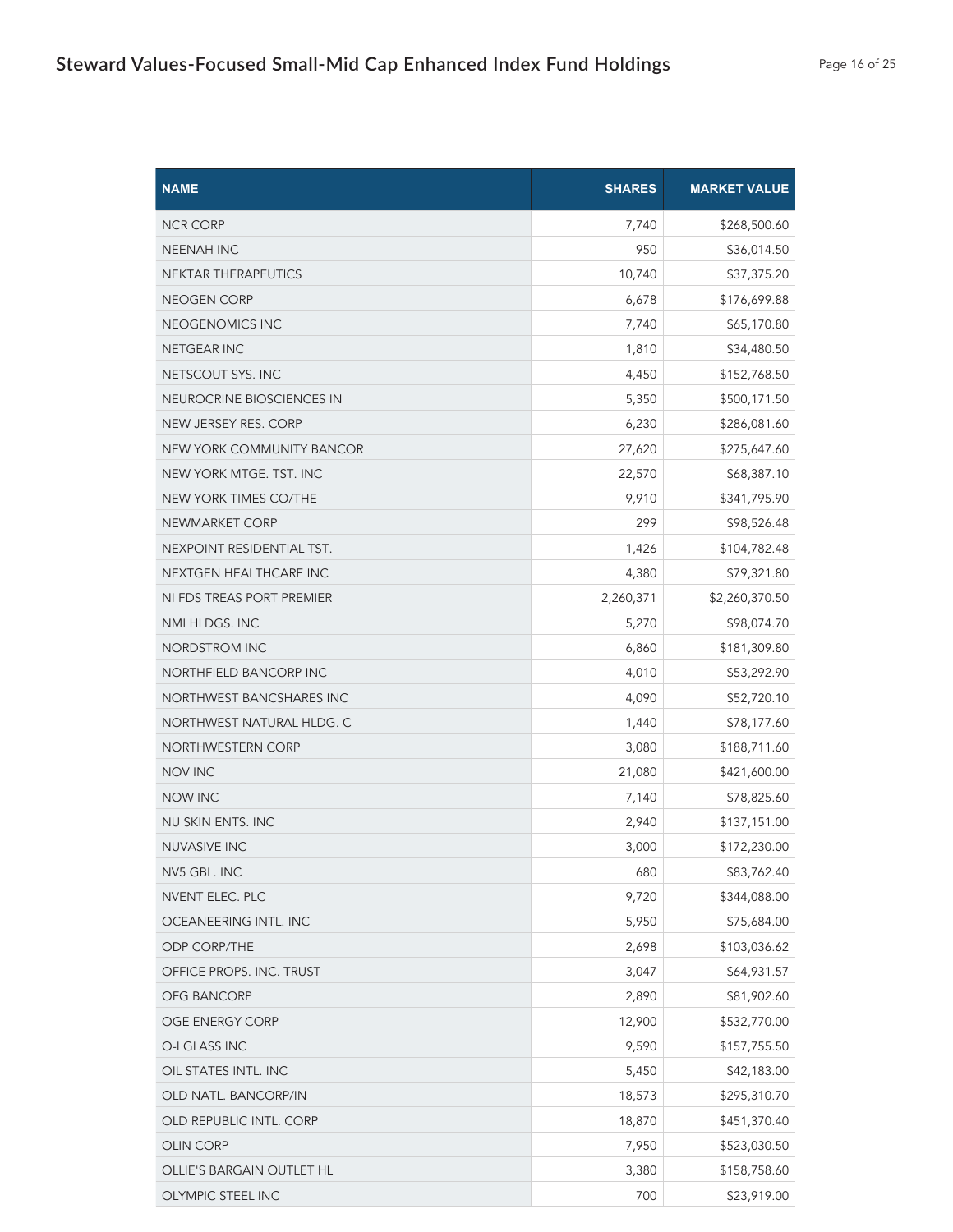| <b>NAME</b>                          | <b>SHARES</b> | <b>MARKET VALUE</b> |
|--------------------------------------|---------------|---------------------|
| OMEGA HEALTHCARE INVSTRS.            | 14,786        | \$440,179.22        |
| <b>OMNICELL INC</b>                  | 2,480         | \$275,676.80        |
| ONE GAS INC                          | 2,910         | \$253,228.20        |
| <b>ONESPAN INC</b>                   | 2,560         | \$33,868.80         |
| ONTO INNOVATION INC                  | 2,729         | \$219,357.02        |
| <b>OPTIMIZERX CORP</b>               | 1,210         | \$30,951.80         |
| OPTION CARE HEALTH INC               | 9,030         | \$274,150.80        |
| ORASURE TECHS. INC                   | 3,830         | \$15,894.50         |
| ORGANOGENESIS HLDGS. INC             | 4,190         | \$23,505.90         |
| ORION OFFICE REIT INC                | 3,380         | \$45,055.40         |
| ORTHOFIX MEDICAL INC                 | 1,110         | \$30,513.90         |
| <b>OSHKOSH CORP</b>                  | 3,460         | \$321,468.60        |
| OSI SYS. INC                         | 2,980         | \$250,081.60        |
| OWENS & MINOR INC                    | 4,565         | \$159,227.20        |
| <b>OWENS CORNING</b>                 | 7,370         | \$704,424.60        |
| OXFORD INDS. INC                     | 890           | \$81,132.40         |
| <b>PACIFIC PREMIER BANCORP I</b>     | 5,652         | \$184,029.12        |
| PACIRA BIOSCIENCES INC               | 2,600         | \$164,450.00        |
| PACWEST BANCORP                      | 6,950         | \$219,481.00        |
| PALOMAR HLDGS. INC                   | 1,510         | \$93,846.50         |
| PAPA JOHN'S INTL. INC                | 1,980         | \$174,259.80        |
| PAR PACIFIC HLDGS. INC               | 3,510         | \$57,564.00         |
| PARK AEROSPACE CORP                  | 770           | \$9,378.60          |
| <b>PARK HOTELS &amp; RESORTS INC</b> | 14,674        | \$265,012.44        |
| PARK NATL. CORP                      | 380           | \$47,009.80         |
| PATRICK INDS. INC                    | 1,155         | \$69,427.05         |
| PATTERSON COS INC                    | 5,780         | \$182,590.20        |
| PATTERSON-UTI ENERGY INC             | 13,040        | \$248,803.20        |
| PAYLOCITY HLDG. CORP                 | 2,230         | \$389,937.80        |
| PBF ENERGY INC                       | 5,460         | \$181,272.00        |
| PC CONNECTION INC                    | 730           | \$32,638.30         |
| PDC ENERGY INC                       | 5,218         | \$412,952.52        |
| PDF SOLS. INC                        | 1,850         | \$44,215.00         |
| PEBBLEBROOK HOTEL TRUST              | 8,486         | \$191,019.86        |
| PENNANT GRP. INC/THE                 | 1,955         | \$37,399.15         |
| PENNYMAC MTGE. INV. TRUST            | 6,300         | \$101,934.00        |
| PENUMBRA INC                         | 1,970         | \$289,432.40        |
| PERDOCEO EDUCATION CORP              | 5,420         | \$59,132.20         |
| PERFICIENT INC                       | 1,980         | \$193,861.80        |
| PERRIGO CO PLC                       | 7,810         | \$311,306.60        |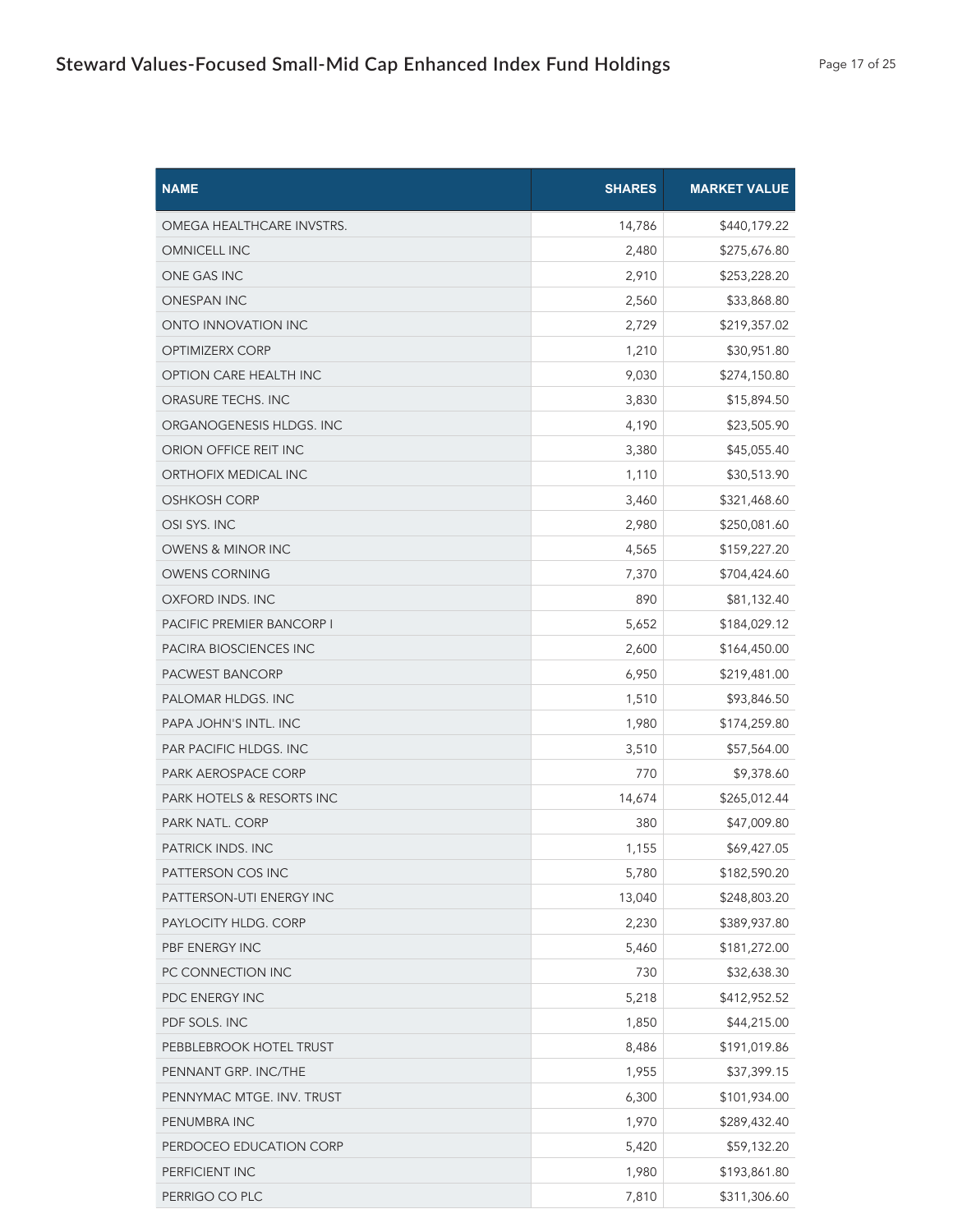| <b>NAME</b>                   | <b>SHARES</b> | <b>MARKET VALUE</b> |
|-------------------------------|---------------|---------------------|
| PETMED EXPRESS INC            | 1,470         | \$32,384.10         |
| PGT INNOVATIONS INC           | 4,020         | \$80,802.00         |
| PHIBRO ANIMAL HEALTH CORP     | 1,400         | \$26,894.00         |
| PHOTRONICS INC                | 3,790         | \$82,394.60         |
| PILGRIM'S PRIDE CORP          | 3,660         | \$121,951.20        |
| PINNACLE FINL. PARTNERS I     | 3,930         | \$319,980.60        |
| PIPER SANDLER COS             | 700           | \$92,253.00         |
| PITNEY BOWES INC              | 11,310        | \$52,930.80         |
| <b>PLANTRONICS INC</b>        | 2,510         | \$99,094.80         |
| PLEXUS CORP                   | 3,580         | \$303,584.00        |
| PNM RES. INC                  | 5,510         | \$261,890.30        |
| POLARIS INC                   | 3,150         | \$335,632.50        |
| POST HLDGS. INC               | 3,225         | \$265,191.75        |
| POTLATCHDELTIC CORP           | 4,042         | \$212,043.32        |
| POWELL INDS. INC              | 740           | \$19,891.20         |
| POWER INTEGRATIONS INC        | 3,290         | \$277,610.20        |
| PRA GRP. INC                  | 2,600         | \$96,200.00         |
| PREFERRED BANK/LOS ANGELE     | 450           | \$30,829.50         |
| PRESTIGE CONSUMER HEALTHC     | 2,920         | \$162,994.40        |
| PRICESMART INC                | 1,420         | \$111,654.60        |
| PRIMERICA INC                 | 2,070         | \$260,820.00        |
| PROASSURANCE CORP             | 3,130         | \$69,517.30         |
| PROG HLDGS. INC               | 3,420         | \$99,829.80         |
| <b>PROGENICS PHAR</b>         | 7,180         | \$0.00              |
| <b>PROGRESS SOFTWARE CORP</b> | 2,750         | \$132,852.50        |
| PROGYNY INC                   | 4,350         | \$137,503.50        |
| PROPETRO HLDG. CORP           | 6,670         | \$87,043.50         |
| PROSPERITY BANCSHARES INC     | 4,431         | \$321,247.50        |
| PROTO LABS INC                | 1,640         | \$79,031.60         |
| PROVIDENT FINL. SERVS. IN     | 3,730         | \$85,752.70         |
| PS BUSINESS PARKS INC         | 1,080         | \$202,640.40        |
| <b>QUAKER HOUGHTON</b>        | 650           | \$101,660.00        |
| QUALYS INC                    | 1,890         | \$246,985.20        |
| QUANEX BLDG. PRODS. CORP      | 2,335         | \$47,493.90         |
| QUIDELORTHO CORP              | 2,130         | \$202,413.90        |
| QUINSTREET INC                | 3,500         | \$38,500.00         |
| R1 RCM INC                    | 9,020         | \$193,659.40        |
| RADNET INC                    | 3,160         | \$64,874.80         |
| <b>RAMBUS INC</b>             | 6,750         | \$169,425.00        |
| RANGE RES. CORP               | 14,150        | \$480,392.50        |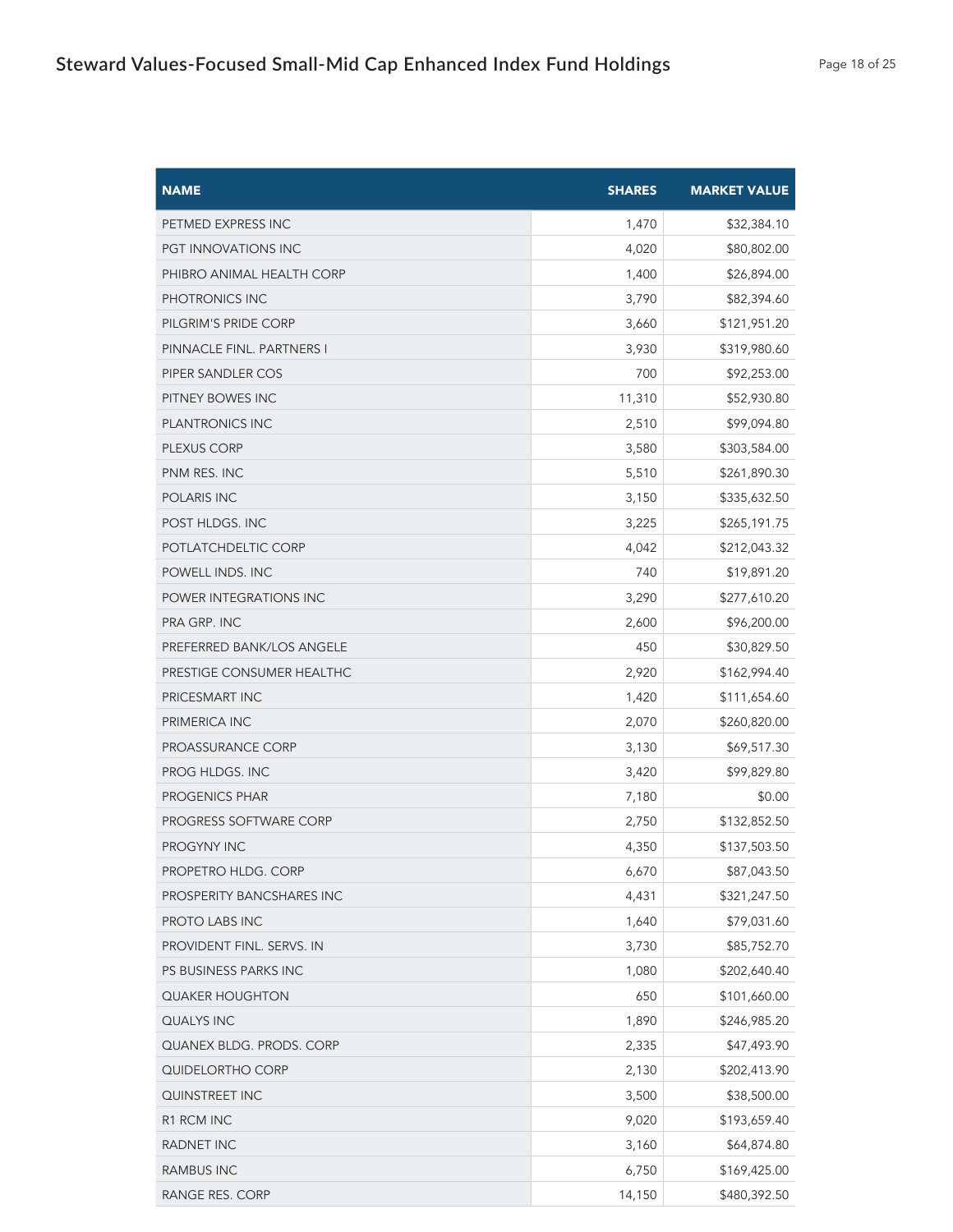| <b>NAME</b>                | <b>SHARES</b> | <b>MARKET VALUE</b> |
|----------------------------|---------------|---------------------|
| RANGER OIL CORP            | 1,250         | \$53,512.50         |
| RAYONIER ADVANCED MATS. I  | 4,493         | \$17,298.05         |
| <b>RAYONIER INC</b>        | 8,920         | \$367,682.40        |
| RE/MAX HLDGS. INC          | 930           | \$22,599.00         |
| <b>READY CAP. CORP</b>     | 4,730         | \$69,436.40         |
| REALOGY HLDGS. CORP        | 7,430         | \$91,983.40         |
| REDWOOD TST. INC           | 7,420         | \$75,684.00         |
| REGAL REXNORD CORP         | 3,600         | \$449,820.00        |
| REGENXBIO INC              | 2,560         | \$53,862.40         |
| REINSURANCE GRP. OF AMERI  | 3,540         | \$445,509.00        |
| RELIANCE STEEL & ALUMINUM  | 3,360         | \$653,184.00        |
| RENAISSANCERE HLDGS. LTD   | 2,330         | \$357,701.60        |
| RENASANT CORP              | 3,450         | \$106,743.00        |
| RENEWABLE ENERGY GRP. INC  | 2,820         | \$172,894.20        |
| RENT-A-CENTER INC/TX       | 3,950         | \$108,783.00        |
| <b>REPLIGEN CORP</b>       | 2,890         | \$475,318.30        |
| RESIDEO TECHS. INC         | 8,810         | \$208,092.20        |
| RESOURCES CONNECTION INC   | 2,440         | \$45,066.80         |
| RETAIL OPP. INVS. CORP     | 8,910         | \$161,003.70        |
| REX AMERICAN RES. CORP     | 140           | \$12,164.60         |
| REXFORD INDL. REALTY INC   | 9,540         | \$609,319.80        |
| <b>RH</b>                  | 980           | \$284,278.40        |
| <b>RLI CORP</b>            | 2,220         | \$268,886.40        |
| ROGERS CORP                | 1,020         | \$270,687.60        |
| ROYAL GOLD INC             | 4,970         | \$562,007.60        |
| RPC INC                    | 9,030         | \$84,520.80         |
| RPM INTL. INC              | 7,170         | \$631,677.00        |
| RPT REALTY                 | 4,060         | \$49,410.20         |
| RYDER SYSTEM INC           | 5,290         | \$423,305.80        |
| <b>S&amp;T BANCORP INC</b> | 1,690         | \$49,702.90         |
| SABRA HEALTH CARE REIT IN  | 12,749        | \$178,995.96        |
| <b>SABRE CORP</b>          | 18,980        | \$142,539.80        |
| SAFEHOLD INC               | 970           | \$43,504.50         |
| SAFETY INS. GRP. INC       | 630           | \$58,501.80         |
| <b>SAIA INC</b>            | 1,450         | \$286,505.50        |
| SAILPOINT TECHS. HLDGS. I  | 5,410         | \$343,210.40        |
| SALLY BEAUTY HLDGS. INC    | 7,200         | \$109,152.00        |
| SANDERSON FARMS INC        | 1,150         | \$229,425.00        |
| SANMINA CORP               | 3,930         | \$172,487.70        |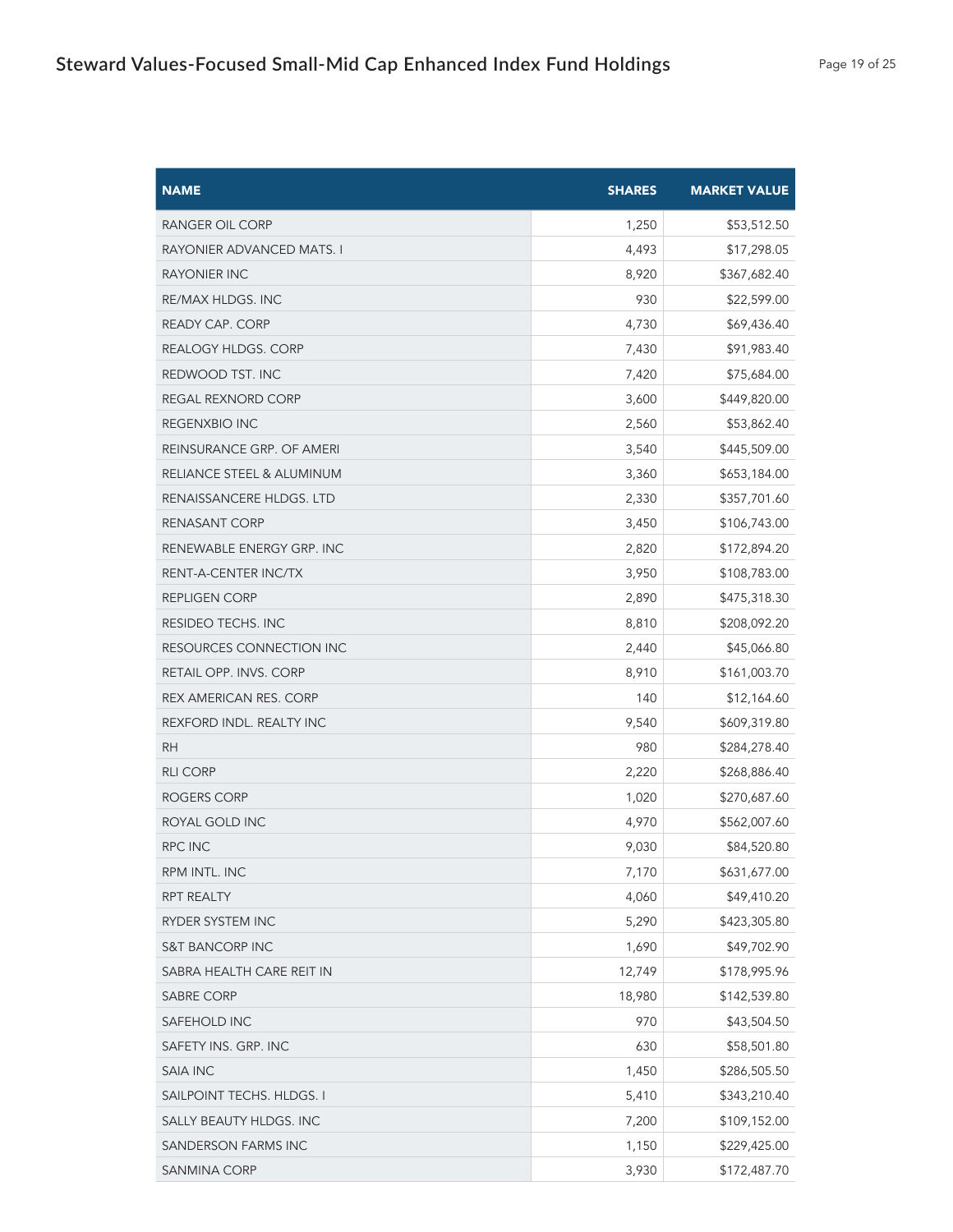| <b>NAME</b>                      | <b>SHARES</b> | <b>MARKET VALUE</b> |
|----------------------------------|---------------|---------------------|
| <b>SAUL CENTERS INC</b>          | 970           | \$47,588.20         |
| <b>SCANSOURCE INC</b>            | 1,530         | \$59,272.20         |
| <b>SCHOLASTIC CORP</b>           | 2,000         | \$75,060.00         |
| <b>SCIENCE APPLICATIONS INTL</b> | 3,124         | \$270,413.44        |
| SCOTTS MIRACLE-GRO CO/THE        | 2,210         | \$209,110.20        |
| SEACOAST BANKING CORP OF         | 3,510         | \$120,182.40        |
| SEI INVS. CO                     | 6,460         | \$377,457.80        |
| SELECT MEDICAL HLDGS. COR        | 7,470         | \$181,894.50        |
| SELECTIVE INS. GRP. INC          | 3,380         | \$268,034.00        |
| SELECTQUOTE INC                  | 7,030         | \$20,527.60         |
| <b>SEMTECH CORP</b>              | 3,610         | \$231,364.90        |
| SENECA FOODS CORP                | 320           | \$18,192.00         |
| SENSIENT TECHS. CORP             | 2,250         | \$196,740.00        |
| SERVICE CORP INTERNATIONA        | 9,460         | \$662,483.80        |
| SERVICE PROPS. TRUST             | 8,860         | \$56,083.80         |
| SERVISFIRST BANCSHARES IN        | 2,750         | \$229,240.00        |
| <b>SHAKE SHACK INC</b>           | 2,540         | \$123,571.00        |
| SHENANDOAH TELECOMS. CO          | 2,630         | \$60,384.80         |
| SHOE CARNIVAL INC                | 1,370         | \$37,346.20         |
| SHUTTERSTOCK INC                 | 1,410         | \$84,882.00         |
| SIGNET JEWELERS LTD              | 2,960         | \$176,416.00        |
| SILGAN HLDGS. INC                | 5,620         | \$246,212.20        |
| SILICON LABS. INC                | 2,010         | \$299,811.60        |
| SIMMONS FIRST NATL. CORP         | 7,060         | \$181,512.60        |
| SIMPLY GOOD FOODS CO/THE         | 5,330         | \$212,986.80        |
| SIMPSON MFG. CO INC              | 2,330         | \$252,455.50        |
| SIMULATIONS PLUS INC             | 1,100         | \$52,228.00         |
| SIRIUSPOINT LTD                  | 12,150        | \$68,040.00         |
| SITE CENTERS CORP                | 11,650        | \$183,138.00        |
| SITIME CORP                      | 850           | \$181,050.00        |
| SIX FLAGS ENTERTAINMENT C        | 5,010         | \$147,043.50        |
| SKECHERS USA INC                 | 8,210         | \$323,474.00        |
| SKYWEST INC                      | 3,220         | \$86,811.20         |
| SL GREEN REALTY CORP             | 3,500         | \$216,195.00        |
| SLEEP NUMBER CORP                | 1,460         | \$67,057.80         |
| <b>SLM CORP</b>                  | 18,200        | \$356,538.00        |
| SM ENERGY CO                     | 6,800         | \$328,236.00        |
| SMART GBL. HLDGS. INC            | 2,820         | \$69,513.00         |
| SONIC AUTOMOTIVE INC             | 1,430         | \$65,222.30         |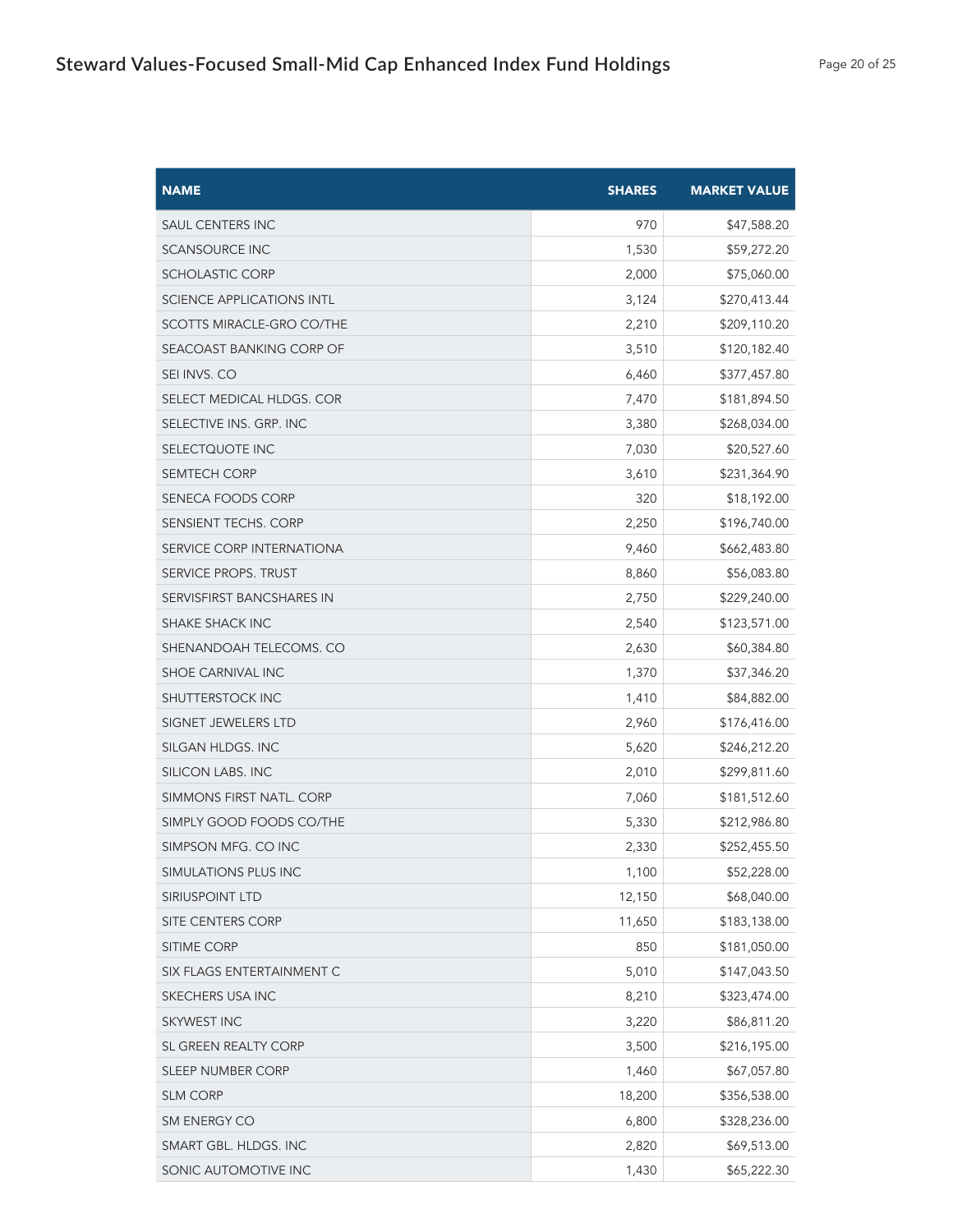| <b>NAME</b>               | <b>SHARES</b> | <b>MARKET VALUE</b> |
|---------------------------|---------------|---------------------|
| SONOCO PRODS. CO          | 5,570         | \$325,677.90        |
| SONOS INC                 | 5,340         | \$118,174.20        |
| SOUTH JERSEY INDS. INC    | 6,750         | \$235,237.50        |
| SOUTHSIDE BANCSHARES INC  | 1,884         | \$75,981.72         |
| SOUTHWEST GAS HLDGS. INC  | 3,330         | \$310,122.90        |
| SOUTHWESTERN ENERGY CO    | 57,540        | \$524,764.80        |
| SPARTANNASH CO            | 2,424         | \$83,409.84         |
| SPIRE INC                 | 2,780         | \$217,674.00        |
| SPIRIT REALTY CAP. INC    | 8,000         | \$335,920.00        |
| SPROUTS FARMERS MKT. INC  | 7,460         | \$202,091.40        |
| <b>SPS COMMERCE INC</b>   | 2,060         | \$220,502.40        |
| <b>SPX CORP</b>           | 2,730         | \$137,400.90        |
| ST JOE CO/THE             | 2,250         | \$113,602.50        |
| <b>STAAR SURGICAL CO</b>  | 2,760         | \$181,994.40        |
| STANDARD MOTOR PRODS. INC | 1,160         | \$46,342.00         |
| STANDEX INTL. CORP        | 420           | \$39,102.00         |
| STEEL DYNAMICS INC        | 10,300        | \$879,414.00        |
| <b>STEPAN CO</b>          | 930           | \$104,262.30        |
| <b>STERICYCLE INC</b>     | 5,230         | \$264,376.50        |
| <b>STEVEN MADDEN LTD</b>  | 4,875         | \$181,252.50        |
| STEWART INFO. SERVS. CORP | 1,500         | \$83,235.00         |
| STIFEL FINL. CORP         | 5,927         | \$380,335.59        |
| STONEX GRP. INC           | 930           | \$69,815.10         |
| STORE CAP. CORP           | 16,090        | \$443,923.10        |
| STRATEGIC EDUCATION INC   | 1,309         | \$86,158.38         |
| <b>STURM RUGER INC</b>    | 1,030         | \$69,926.70         |
| SUMMIT HOTEL PROPS. INC   | 8,030         | \$70,182.20         |
| SUNCOKE ENERGY INC        | 6,340         | \$51,290.60         |
| <b>SUNPOWER CORP</b>      | 5,220         | \$92,237.40         |
| <b>SUNRUN INC</b>         | 11,880        | \$310,305.60        |
| SUPERNUS PHARMS. INC      | 3,490         | \$97,266.30         |
| <b>SURMODICS INC</b>      | 870           | \$34,130.10         |
| SYLVAMO CORP              | 2,080         | \$105,539.20        |
| <b>SYNAPTICS INC</b>      | 2,180         | \$322,901.60        |
| SYNEOS HEALTH INC         | 5,860         | \$432,995.40        |
| SYNOVUS FINL. CORP        | 8,392         | \$357,918.80        |
| TACTILE SYS. TECH. INC    | 1,420         | \$14,427.20         |
| <b>TALOS ENERGY INC</b>   | 2,940         | \$63,504.00         |
| TANDEM DIABETES CARE INC  | 3,710         | \$252,910.70        |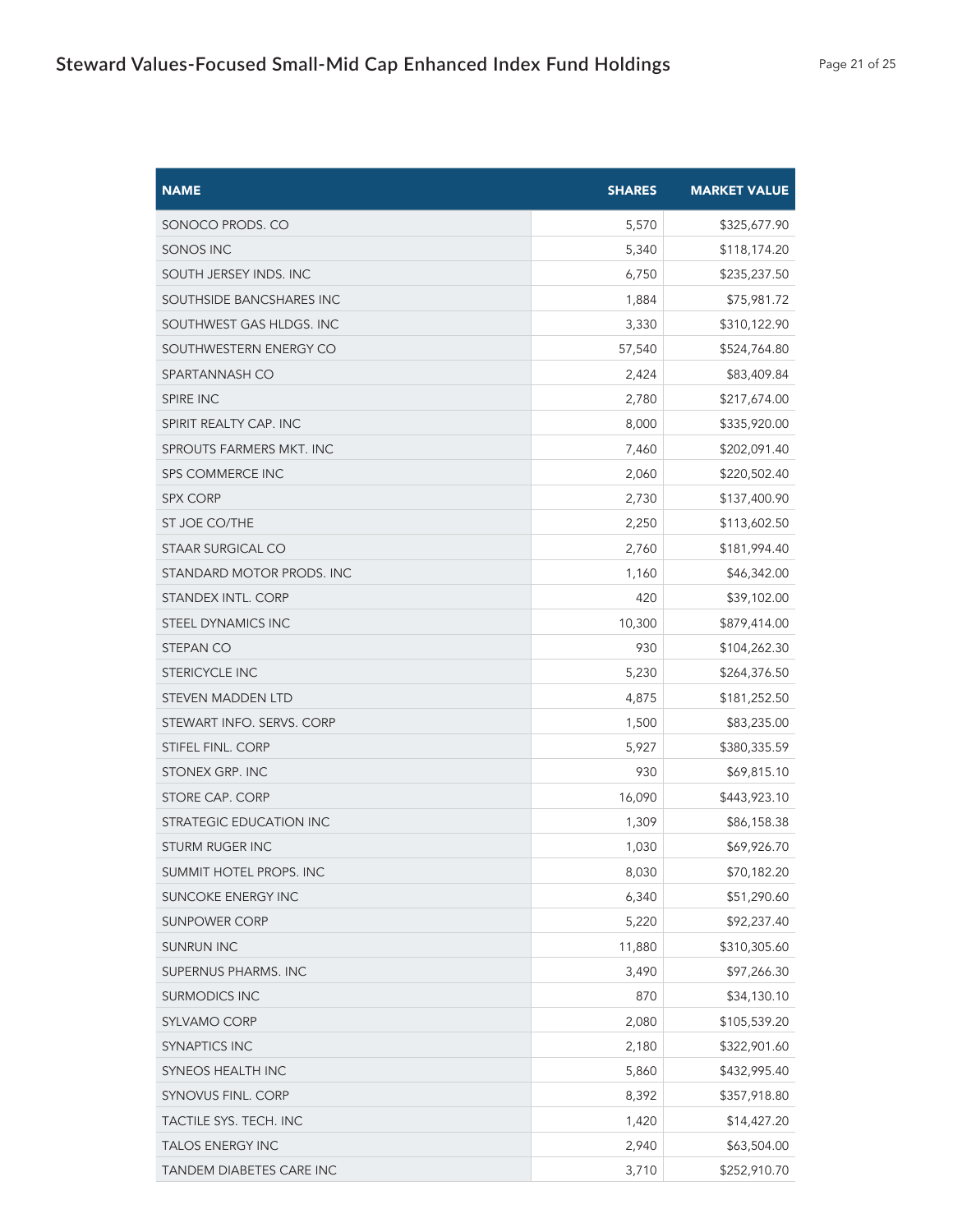| <b>NAME</b>                      | <b>SHARES</b> | <b>MARKET VALUE</b> |
|----------------------------------|---------------|---------------------|
| <b>TANGER FACTORY OUTLET CEN</b> | 6,800         | \$119,068.00        |
| <b>TARGA RES. CORP</b>           | 12,720        | \$916,094.40        |
| <b>TAYLOR MORRISON HOME CORP</b> | 8,022         | \$232,397.34        |
| TD SYNNEX CORP                   | 2,298         | \$238,647.30        |
| <b>TECHTARGET INC</b>            | 1,660         | \$118,009.40        |
| <b>TEGNA INC</b>                 | 13,770        | \$301,563.00        |
| <b>TELEPHONE AND DATA SYS. I</b> | 6,680         | \$118,436.40        |
| TEMPUR SEALY INTL. INC           | 11,940        | \$314,857.80        |
| <b>TENNANT CO</b>                | 980           | \$60,995.20         |
| TERADATA CORP                    | 6,380         | \$245,183.40        |
| <b>TEREX CORP</b>                | 4,240         | \$150,053.60        |
| <b>TETRA TECH INC</b>            | 3,020         | \$407,609.40        |
| TEXAS CAP. BANCSHARES INC        | 2,590         | \$146,412.70        |
| <b>TEXAS ROADHOUSE INC</b>       | 3,860         | \$300,964.20        |
| THOR INDS. INC                   | 3,010         | \$228,669.70        |
| THRYV HLDGS. INC                 | 1,120         | \$29,332.80         |
| <b>TIMKEN CO/THE</b>             | 3,900         | \$238,173.00        |
| <b>TIMKENSTEEL CORP</b>          | 2,885         | \$66,643.50         |
| TITAN INTL. INC                  | 3,580         | \$65,191.80         |
| <b>TIVITY HEALTH INC</b>         | 2,553         | \$82,717.20         |
| TOLL BROS. INC                   | 6,710         | \$338,653.70        |
| TOOTSIE ROLL INDS. INC           | 1,045         | \$34,558.15         |
| <b>TOPBUILD CORP</b>             | 1,820         | \$359,013.20        |
| TORO CO/THE                      | 5,790         | \$477,617.10        |
| TRAVEL + LEISURE CO              | 5,520         | \$282,127.20        |
| <b>TREDEGAR CORP</b>             | 2,040         | \$24,704.40         |
| <b>TREEHOUSE FOODS INC</b>       | 3,450         | \$141,864.00        |
| TREX CO INC                      | 6,520         | \$415,454.40        |
| TRI POINTE HOMES INC             | 7,910         | \$166,663.70        |
| TRINITY INDS. INC                | 5,430         | \$134,989.80        |
| <b>TRINSEO PLC</b>               | 2,050         | \$96,944.50         |
| <b>TRIPADVISOR INC</b>           | 6,380         | \$158,479.20        |
| TRIUMPH BANCORP INC              | 1,380         | \$100,381.20        |
| TRIUMPH GRP. INC                 | 3,570         | \$54,621.00         |
| TRUEBLUE INC                     | 9,630         | \$212,052.60        |
| TRUPANION INC                    | 1,960         | \$131,084.80        |
| TRUSTCO BANK CORP NY             | 800           | \$25,768.00         |
| <b>TRUSTMARK CORP</b>            | 3,420         | \$99,487.80         |
| TTEC HLDGS. INC                  | 1,230         | \$82,951.20         |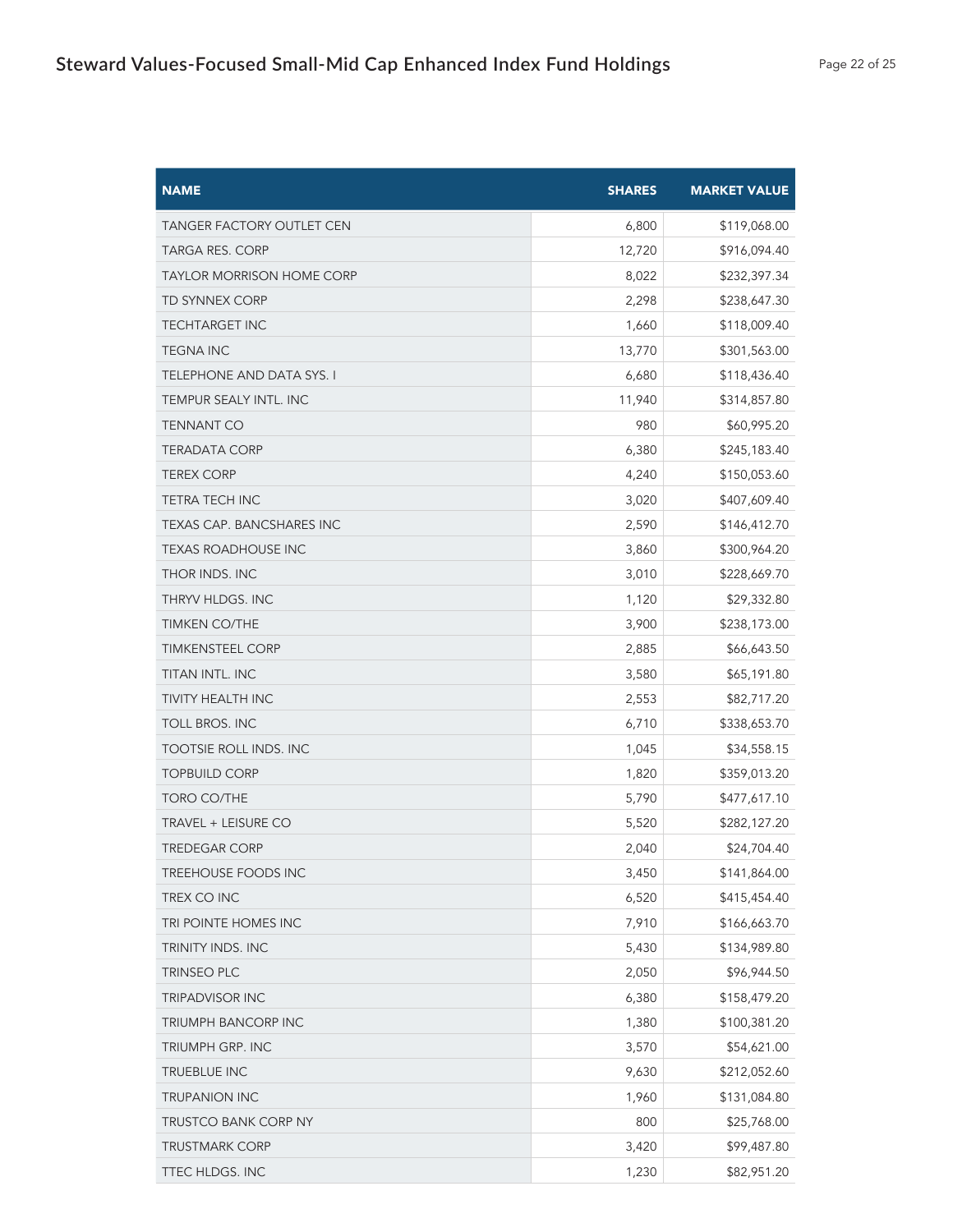| <b>NAME</b>                   | <b>SHARES</b> | <b>MARKET VALUE</b> |
|-------------------------------|---------------|---------------------|
| <b>TTM TECHS. INC</b>         | 7,740         | \$110,604.60        |
| <b>TUPPERWARE BRANDS CORP</b> | 3,130         | \$20,751.90         |
| <b>TWO HARBORS INV. CORP</b>  | 16,750        | \$89,445.00         |
| UFP INDS. INC                 | 3,450         | \$266,340.00        |
| <b>UGI CORP</b>               | 12,260        | \$523,992.40        |
| ULTRA CLEAN HLDGS. INC        | 2,670         | \$89,605.20         |
| <b>UMB FINL. CORP</b>         | 2,000         | \$184,700.00        |
| <b>UMPQUA HLDGS, CORP</b>     | 13,870        | \$244,805.50        |
| <b>UNIFI INC</b>              | 1,130         | \$17,865.30         |
| UNIFIRST CORP/MA              | 690           | \$112,773.60        |
| UNIQURE NV                    | 2,070         | \$29,725.20         |
| UNISYS CORP                   | 4,120         | \$49,151.60         |
| UNITED BANKSHARES INC/WV      | 8,243         | \$309,607.08        |
| UNITED COMMUNITY BANKS IN     | 5,632         | \$177,013.76        |
| UNITED FIRE GRP. INC          | 1,750         | \$56,717.50         |
| UNITED NATURAL FOODS INC      | 3,380         | \$143,345.80        |
| UNITED STATES STEEL CORP      | 14,780        | \$370,534.60        |
| UNITED THERAPEUTICS CORP      | 2,483         | \$571,934.22        |
| UNITI GRP. INC                | 15,294        | \$173,433.96        |
| <b>UNITIL CORP</b>            | 900           | \$52,029.00         |
| UNIVAR SOLS. INC              | 10,530        | \$323,481.60        |
| UNIVERSAL DISPLAY CORP        | 3,710         | \$468,610.10        |
| UNIVERSAL ELECTNCS. INC       | 870           | \$23,316.00         |
| UNIVERSAL INS. HLDGS. INC     | 2,360         | \$30,444.00         |
| <b>UNUM GROUP</b>             | 12,610        | \$459,634.50        |
| URBAN EDGE PROPERTIES         | 6,590         | \$124,221.50        |
| <b>URBAN OUTFITTERS INC</b>   | 4,430         | \$93,251.50         |
| URSTADT BIDDLE PROPS. INC     | 2,370         | \$41,712.00         |
| US PHYSICAL THERAPY INC       | 700           | \$78,813.00         |
| US SILICA HLDGS. INC          | 4,660         | \$82,388.80         |
| USANA HEALTH SCIENCES INC     | 700           | \$49,231.00         |
| <b>VALLEY NATL. BANCORP</b>   | 19,464        | \$247,387.44        |
| VALMONT INDS. INC             | 1,080         | \$277,290.00        |
| <b>VALVOLINE INC</b>          | 11,176        | \$373,948.96        |
| VANDA PHARMS. INC             | 3,970         | \$39,025.10         |
| <b>VAREX IMAGING CORP</b>     | 2,360         | \$54,374.40         |
| <b>VEECO INSTRUMENTS INC</b>  | 3,049         | \$65,340.07         |
| <b>VERA BRADLEY INC</b>       | 2,520         | \$17,161.20         |
| <b>VERICEL CORP</b>           | 2,940         | \$79,821.00         |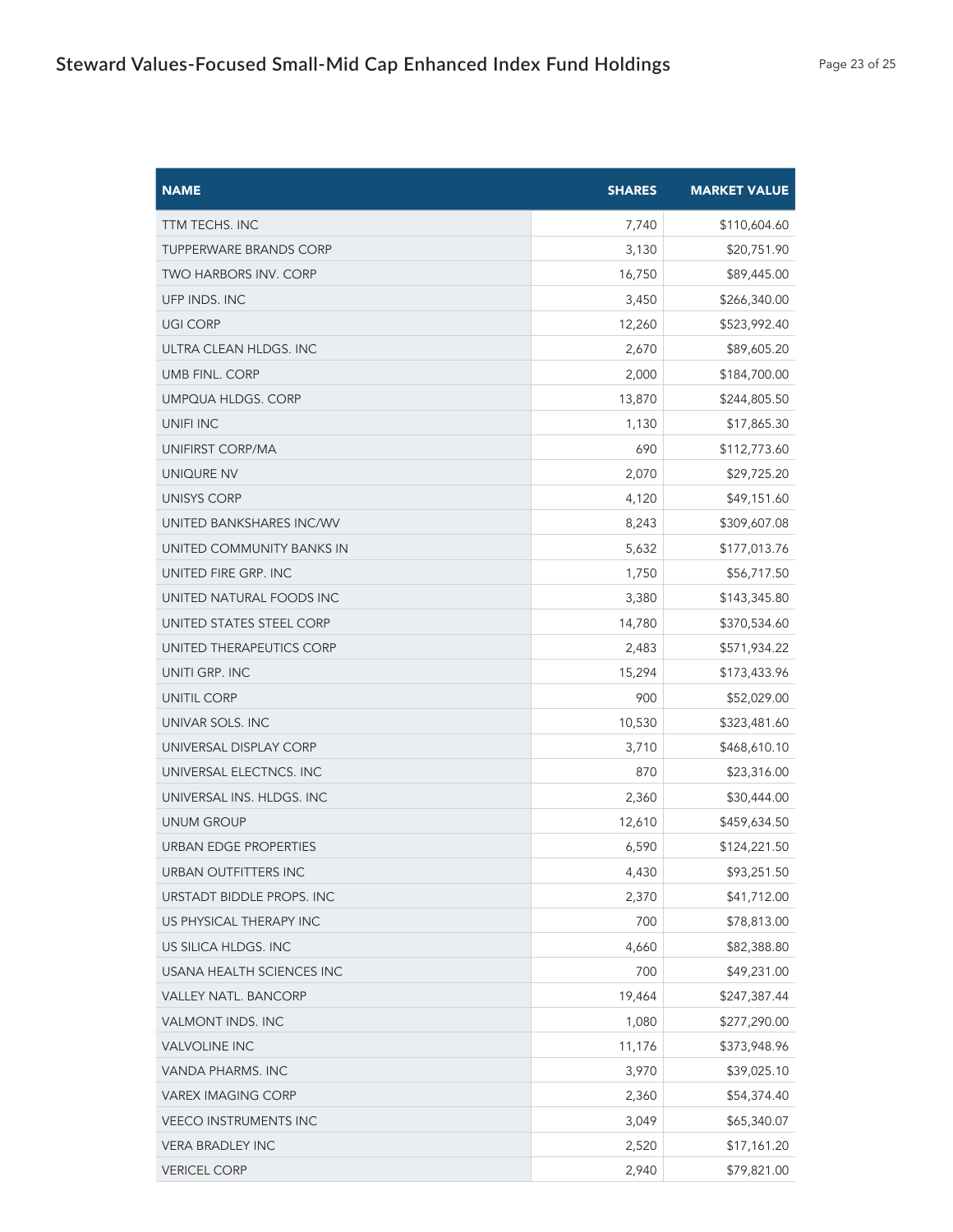| <b>NAME</b>                      | <b>SHARES</b> | <b>MARKET VALUE</b> |
|----------------------------------|---------------|---------------------|
| <b>VERIS RESIDENTIAL INC</b>     | 5,020         | \$80,771.80         |
| <b>VERITEX HLDGS. INC</b>        | 2,803         | \$96,591.38         |
| <b>VERITIV CORP</b>              | 770           | \$111,919.50        |
| <b>VIAD CORP</b>                 | 1,420         | \$42,770.40         |
| <b>VIASAT INC</b>                | 4,160         | \$164,278.40        |
| <b>VIAVI SOLS. INC</b>           | 15,250        | \$220,667.50        |
| <b>VICOR CORP</b>                | 1,210         | \$81,433.00         |
| VICTORIA'S SECRET & CO           | 4,140         | \$170,609.40        |
| <b>VIR BIOTECH. INC</b>          | 3,510         | \$90,593.10         |
| <b>VIRTUS INV. PARTNERS INC</b>  | 297           | \$57,220.02         |
| VISHAY INTERTECHNOLOGY IN        | 8,280         | \$169,243.20        |
| VISTA OUTDOOR INC                | 3,370         | \$129,879.80        |
| <b>VISTEON CORP</b>              | 1,490         | \$167,192.90        |
| VONAGE HLDGS. CORP               | 15,540        | \$301,009.80        |
| <b>VONTIER CORP</b>              | 10,470        | \$280,805.40        |
| <b>VOYA FINL. INC</b>            | 5,920         | \$406,171.20        |
| WABASH NATL. CORP                | 3,350         | \$51,422.50         |
| <b>WALKER &amp; DUNLOP INC</b>   | 1,580         | \$167,969.80        |
| WARRIOR MET COAL INC             | 2,930         | \$98,506.60         |
| WASHINGTON FED. INC              | 4,240         | \$137,588.00        |
| <b>WASHINGTON REAL ESTATE IN</b> | 5,140         | \$124,850.60        |
| <b>WATSCO INC</b>                | 1,750         | \$447,352.50        |
| WATTS WATER TECHS. INC           | 1,400         | \$183,162.00        |
| <b>WD-40 CO</b>                  | 712           | \$134,418.48        |
| <b>WEBSTER FINL. CORP</b>        | 10,040        | \$492,863.60        |
| <b>WENDY'S CO/THE</b>            | 13,320        | \$248,284.80        |
| WERNER ENTS. INC                 | 4,020         | \$163,091.40        |
| <b>WESTAMERICA BANCORP</b>       | 1,210         | \$72,854.10         |
| <b>WESTERN UNION CO/THE</b>      | 23,700        | \$429,918.00        |
| <b>WEX INC</b>                   | 2,472         | \$420,932.16        |
| <b>WHITESTONE REIT</b>           | 1,040         | \$12,781.60         |
| WILLIAMS-SONOMA INC              | 5,380         | \$688,209.60        |
| <b>WINGSTOP INC</b>              | 1,790         | \$142,591.40        |
| WINNEBAGO INDS. INC              | 1,820         | \$89,999.00         |
| WINTRUST FINL. CORP              | 2,840         | \$248,187.60        |
| WISDOMTREE INVS. INC             | 6,910         | \$41,114.50         |
| WOLFSPEED INC                    | 6,900         | \$519,087.00        |
| WOLVERINE WORLD WIDE INC         | 5,130         | \$109,474.20        |
| WOODWARD INC                     | 3,430         | \$348,522.30        |